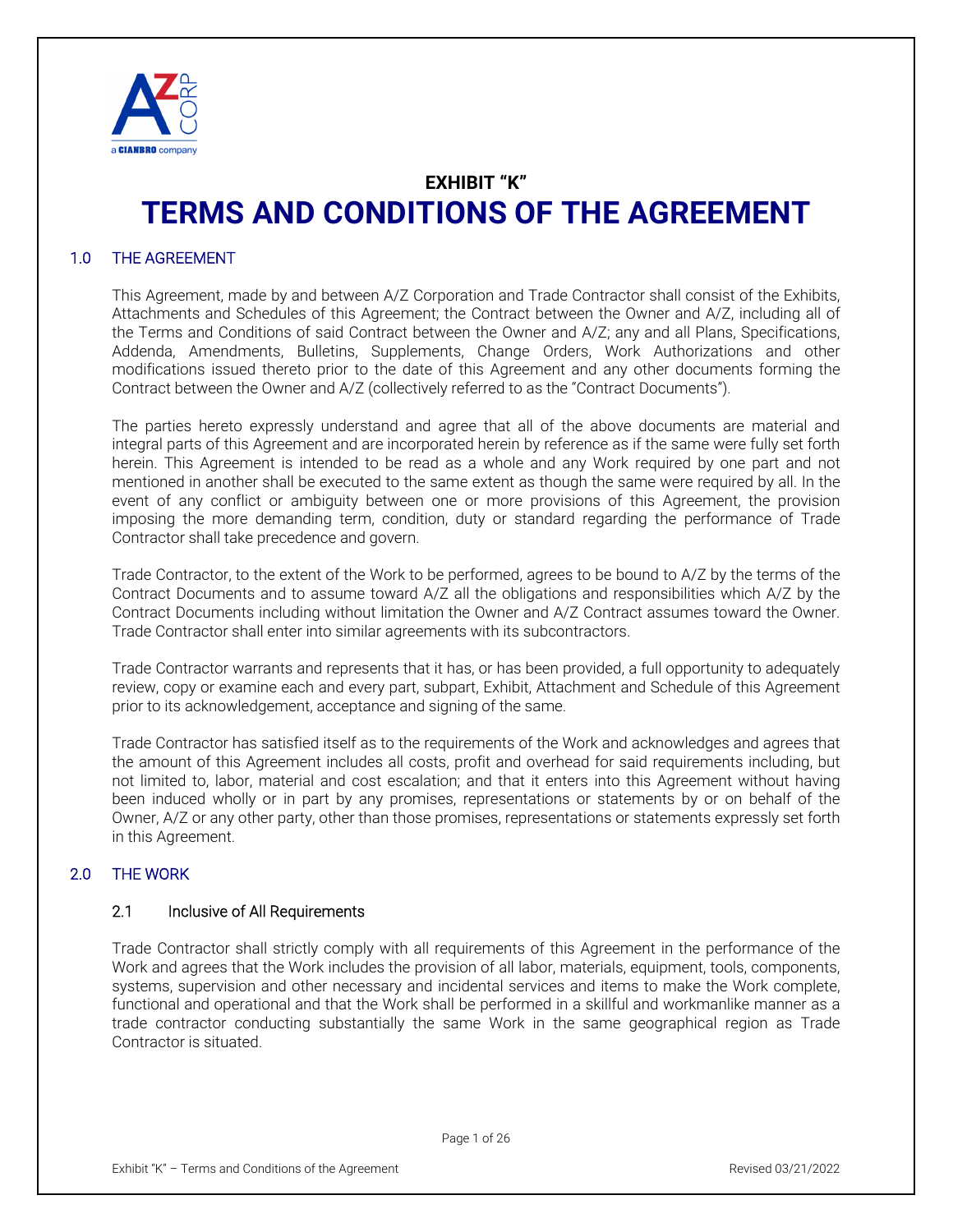

## 2.2 Warranty Regarding Material and Workmanship

Trade Contractor warrants and represents that all product used in relation to the Work shall be as specified for the Work and that the same shall be fit and appropriate for the particular purpose for which it is used in connection with the Work.

Trade Contractor represents and acknowledges that it is a merchant of the goods, services and materials involved, used or the subject of this Agreement and that it is and holds itself out to be an expert with regard to said goods, services and materials as the same pertain to the Work. Trade Contractor acknowledges that as a result of its execution of this Agreement, it has affirmative knowledge of the potential use of the goods, services and materials that are the subject of this Agreement. Trade Contractor represents that the goods, services and materials provided hereunder will be, and in fact are, fit for the ordinary purpose for which such goods, services and materials are used, as the same are used in the trade in which Trade Contractor is engaged.

Trade Contractor represents that it has reason to know the particular purpose for which the goods, services and materials used hereunder are required or will be used for and that A/Z and the Owner are relying in fact on Trade Contractor's skill and judgment to select, provide and install the aforementioned goods, services and materials that are suitable for the purposes contemplated hereunder. Unless specifically excluded or modified herein, Trade Contractor agrees, represents and affirms that there shall be an implied warranty that the goods, services and materials furnished in connection with this Agreement shall be fit for the purpose that they are provided for.

Trade Contractor does acknowledge, represent and agree that the Work shall be executed by duly qualified, safe, careful and efficient workers in strict conformity with the best industry standards and practices of a trade contractor conducting substantially the same Work in the same geographical region as Trade Contractor.

Trade Contractor warrants and represents that the goods, services, materials and the Work provided hereunder shall be free from fault in design, material and workmanship and that the same shall be of sufficient capacity and fit for the purpose for which they are intended.

#### 2.3 Owner's Rules and Regulations

Trade Contractor shall abide by and enforce the rules and regulations of the Owner and A/Z regarding construction operations and other on site personnel and activity rules and regulations.

#### 2.4 Protection of the Work

Trade Contractor shall continuously maintain adequate protection of the Work from damage and shall protect the property of the Owner and A/Z as well as any adjacent and abutting properties from damage, injury or loss arising from or in connection with the Work. Trade Contractor shall make good any such damage, injury or loss that arises out of or is connected to any negligence, affirmative act or omission of Trade Contractor. Should the Work include the installation, erection or other handling of materials and equipment furnished by others, Trade Contractor shall be responsible for the protection of said materials and equipment to the extent provided above regarding the Work.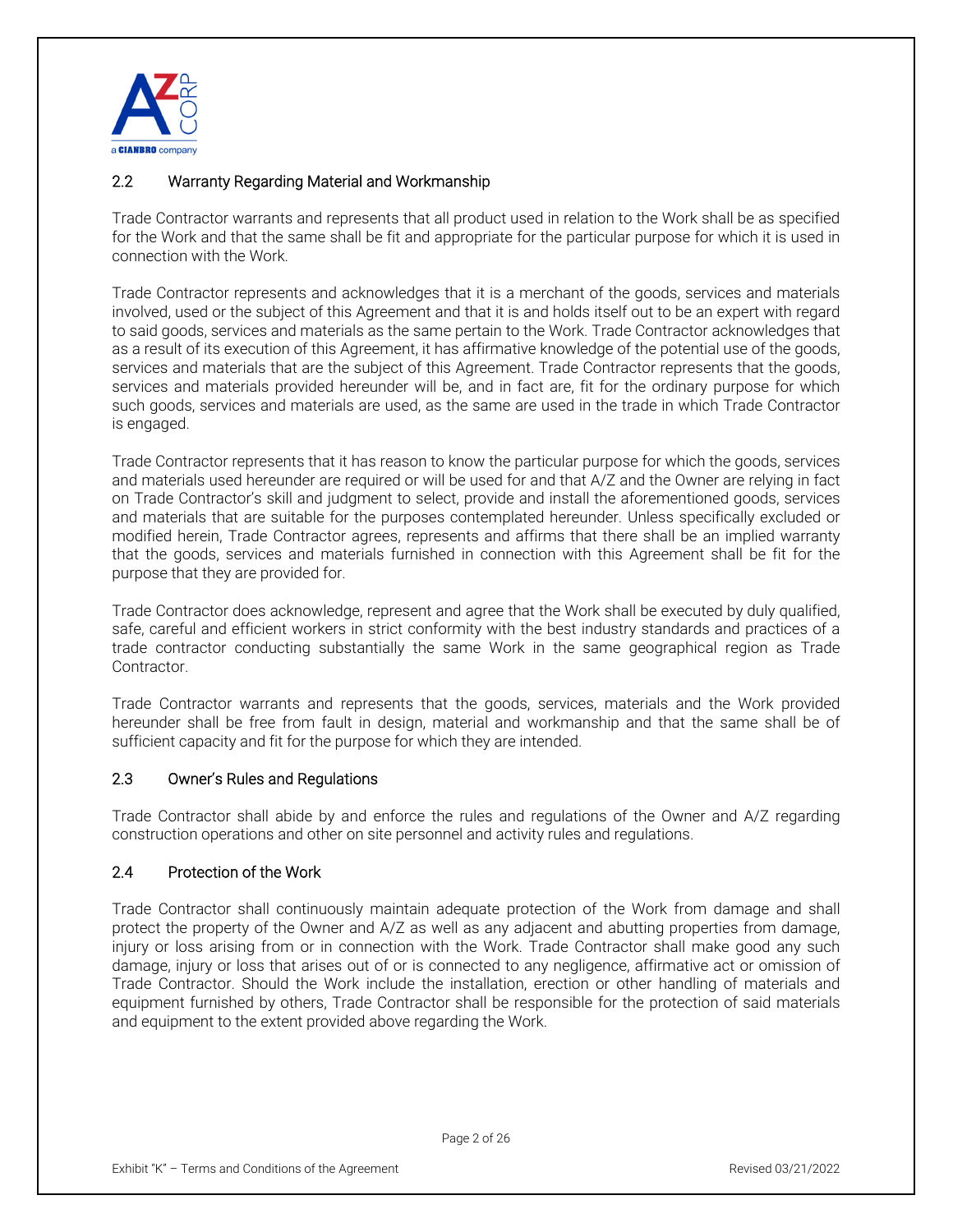

## 2.5 Housekeeping

Trade Contractor shall at all times keep the Project site and its vicinity free from the accumulation of debris, waste materials and rubbish caused by its operations. Trade Contractor shall maintain a broom clean condition at all times and shall use all means and methods to control dust and debris from migrating from the Work area into abutting or adjacent areas during the course of the Work. During the course of the Work and at the completion of the Work, Trade Contractor shall remove all debris, waste materials and rubbish from and around the Project site and lawfully dispose all such debris, waste material and rubbish off site or to on site dumpsters all as directed by A/Z. Such clean up and disposal shall be performed in a manner that does not delay, hinder or disrupt the progress of the Project or the work of others. Paving debris, concrete materials, soils, plant materials and hazardous materials and their containers will not be permitted in on site dumpsters and must be disposed off site by Trade Contractor in accordance with all applicable Federal, State and local laws, ordinances, statutes rules, regulations and codes. If Trade Contractor fails to adhere to the requirements stated herein for proper housekeeping within twenty four (24) hours of receipt of written notice from A/Z to properly correct the deficiency, then A/Z may, at its discretion, clean and remove any such debris, waste materials and rubbish by the most expeditious means possible and charge the cost thereof, including overhead and profit, to Trade Contractor.

## 2.6 Inspections and Tests

A/Z and the Owner shall at all times have access to the Work whenever it is in preparation or in progress and Trade Contractor shall provide proper facilities for such access and for inspection. Inspection by A/Z will be made within a reasonable period of time, and, where practical, at the source of supply. If any portion of the Work should be covered or otherwise made inaccessible without the written approval of A/Z and the Owner, it must, if requested by A/Z or the Owner, be uncovered and made accessible for examination at Trade Contractor's sole expense. If the Contract Documents or any laws, ordinances or any public authority requires any portion of the Work to be specifically tested or approved, Trade Contractor shall arrange for any independent third party inspections, pay all costs involved and shall give A/Z a minimum of forty eight (48) hours notice of its readiness for said inspection. The required certificates of inspection and test reports shall be secured by Trade Contractor and submitted to A/Z.

# 2.7 Temporary Facilities

Trade Contractor shall provide all temporary offices, structures, sheds, storage facilities and other temporary structures or facilities required for the Work complete with all necessary utility connections and services including, without limitation, gas, telephone, electricity and water. Trade Contractor shall maintain temporary structures and facilities in a safe and orderly condition in accordance with all applicable Federal, State and local laws, ordinances, rules and regulations. All temporary structures and facilities provided by Trade Contractor shall be located and removed as directed by A/Z, but in no event later than completion of the Work.

# 2.8 Layout and Field Measurements

Trade Contractor shall provide all layout and field measurements and other verifications required for the performance of the Work and shall be responsible for their accuracy. Before commencing the Work, Trade Contractor shall accurately check and verify all previous and surrounding work done by others and determine the correctness of the same. The failure of Trade Contractor to detect and disclose any existing discrepancies or non-conformities and report the same to A/Z in writing, before commencing the Work, shall be deemed a release and waiver of A/Z from any and all resulting damages, costs and expenses arising out of or in connection with such discrepancies and non-conformities that should have been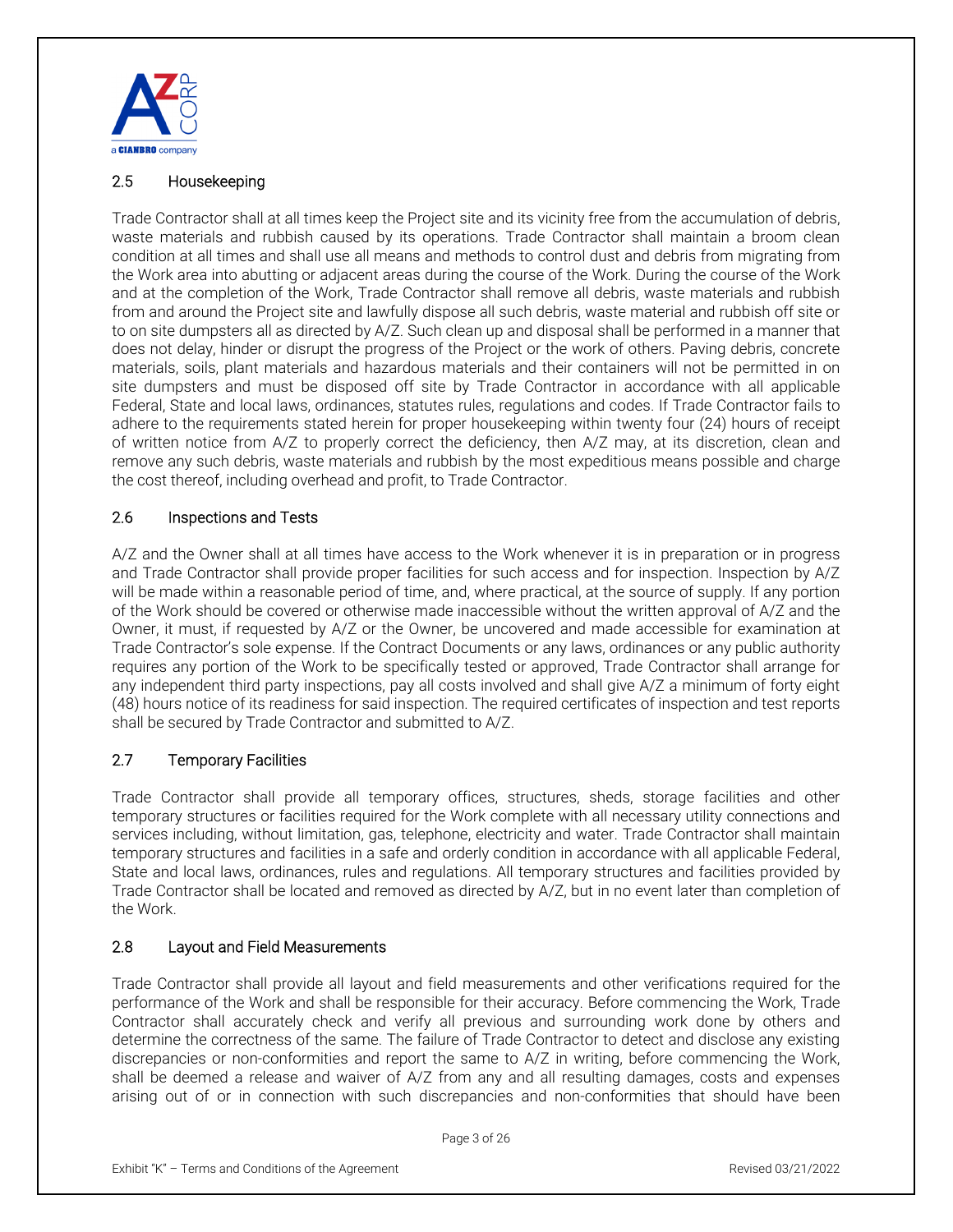

discovered by Trade Contractor. Notwithstanding dimensions given in any document comprising this Agreement, it shall be the obligation and responsibility of Trade Contractor to take such measurements as will ensure the proper matching and fitting of the Work with contiguous work.

# 2.9 Cutting, Fitting and Patching

Notwithstanding anything to the contrary contained in any Contract Document, Trade Contractor shall do all cutting, fitting and patching required in the performance of the Work that may be necessary to make its several parts come together properly and to properly fit the same to receive or to be received by the work of others as required, needed or necessary for the completed structure. Trade Contractor shall not cut or alter in any manner the work of any other without the prior written express consent of A/Z.

## 2.10 Storage

Trade Contractor shall be responsible for the delivery, receipt, unloading, storage, warehousing, protection, insurance and all other risks of loss relative to any materials or equipment it is to furnish, install provide or have provided to it under this Agreement. All materials and equipment when stored on the Project site shall be stored in locations determined by A/Z and shall comply with the requirements of A/Z's "Nothing Hits the Ground" Policy for Lean Construction, whereby Trade Contractor shall store all material associated with its work hereunder upon racks, pallets, or wheels, allowing for easy mobility.

## 2.11 Responsibility of the Work

Trade Contractor shall conduct the Work at its sole risk and assume full responsibility for all Work performed by it until completion and final payment. In the event this Agreement or any document comprising this Agreement provides that Trade Contractor shall utilize materials or equipment furnished by others for erection or installation, Trade Contractor shall unload and store said materials and equipment at no additional cost to A/Z and shall furnish signed delivery tickets for the items received. Any loss or damage sustained to said materials and equipment until final payment shall be made good by Trade Contractor at no cost to the Owner or A/Z.

#### 2.12 Use of Premises by Trade Contractor

Trade Contractor shall confine its materials, equipment, machinery, tools, apparatus, its operations and its personnel to limits indicated by law, ordinances, permits or the direction of A/Z and shall not unreasonably encumber or cause the same to impeded access to the premises. Trade Contractor shall not load or permit any part of the structure to be loaded with weight that will endanger its safety.

#### 2.13 Mutual Responsibility of Trade Contractor

Should Trade Contractor cause damage or loss to the work, materials, equipment or property of A/Z, other trade contractors, the Owner, the Owner's separate contractors or the Architect, or should Trade Contractor by any act or omission, or by defective or ill-timed Work, or by its failure to perform any of its obligations under this Agreement, or cause damage to A/Z, other trade contractors, the Owner, the Owner's separate contractors or the Architect, then Trade Contractor shall be responsible to make good such damage or loss at its sole cost and expense. To the fullest extent permitted by law, Trade Contractor shall defend, indemnify and hold harmless A/Z, other trade contractors, the Owner, the Owner's separate contractors and the Architect from and against any claim, liability, damage, action or proceeding, whether formal or informal, which may be brought against any of them arising out of or relating to any such damage caused or alleged to have been caused by or on account of Trade Contractor's acts or omissions.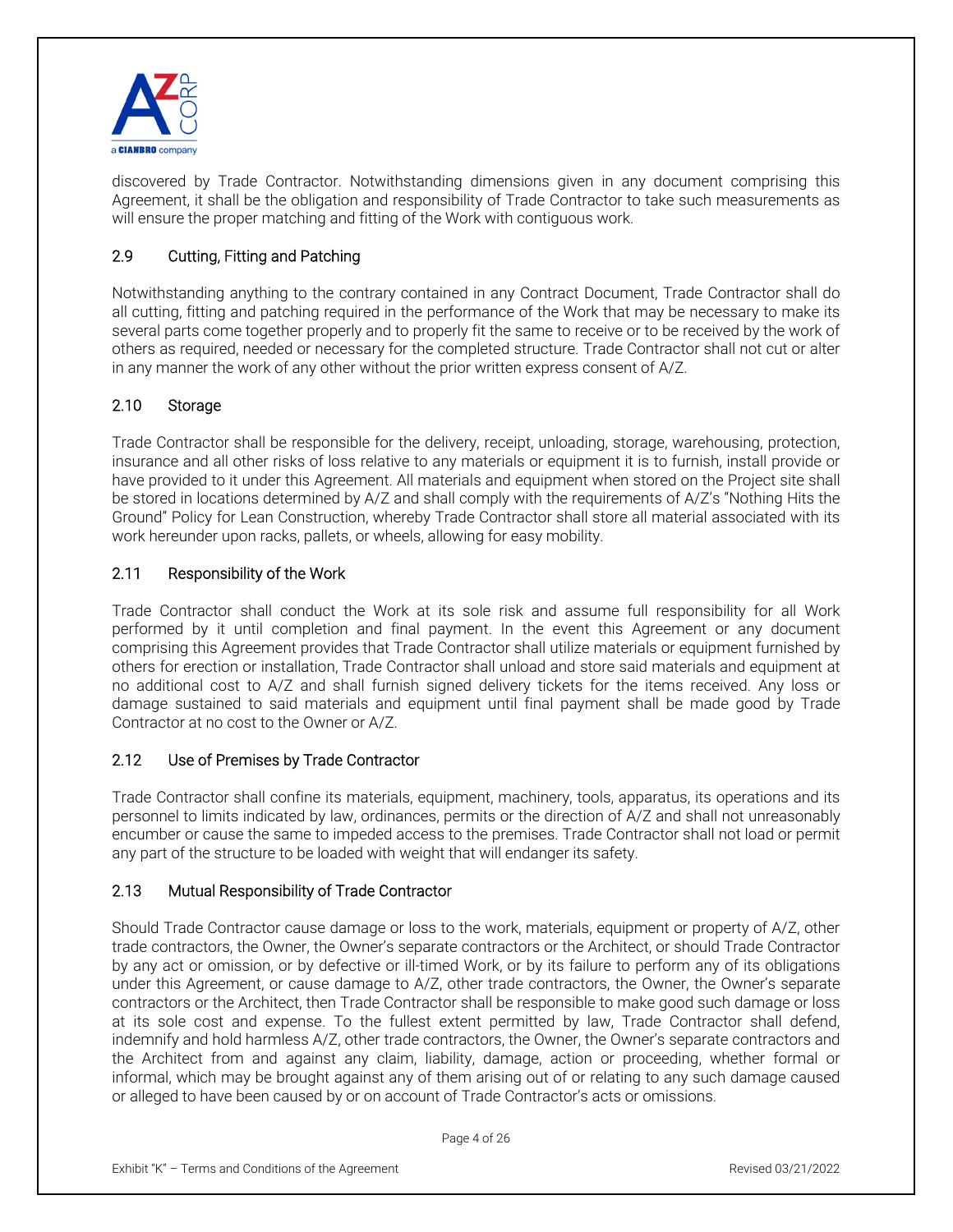

# 2.14 Contract Documents

Trade Contractor shall obtain the Contract Documents from A/Z for the execution of the Work. The Contract Documents and any copies thereof shall remain the property of the party that created or furnished them and the same shall not be copied, reproduced, transmitted, published or disseminated for use in any other work performed by Trade Contractor. The aforementioned Contract Documents shall be returned by Trade Contractor to A/Z prior to its application for final payment. Trade Contractor acknowledges and agrees to be bound by and perform the Work in accordance with the Contract Documents as amended from time to time and shall make no deviation therefrom without the express written consent of A/Z.

#### 2.15 Record Drawings

Trade Contractor shall keep at the site of the Work a record set of drawings that shall be kept current by marking the drawings in detail to indicate any amendments, changes, field adjustments or deviations from the Issued for Construction set of drawings. Said obligation shall require that such drawings be updated on a daily basis to reflect the present condition of the Work at site. Trade Contractor shall note any underground obstructions, unusual conditions, dimensional corrections and adjustments, joint deviations and locations of all tests taken cross referenced to the test records. Trade Contractor shall update and notate the aforementioned drawings with any and all details that would reflect or incorporate "as built" or "as installed" conditions. Trade Contractor agrees to deliver a copy of said drawings to A/Z upon performing said updates and does acknowledges and agree that compliance with the foregoing shall be a condition precedent to obtaining any progress or final payments hereunder. Failure to comply with the forgoing provisions shall be deemed a material breach of the Agreement.

#### 3.0 SCHEDULE OF WORK

#### 3.1 Progress and Performance

Trade Contractor shall commence the Work in accordance with the Project Schedule immediately upon receipt of verbal or written notice to proceed from A/Z and shall, in a prompt, timely and diligent manner, prosecute the Work and the parts thereof efficiently and at a rate so as not to cause delay in the progress of the work of A/Z, other trade contractors, the Owner or the Owner's separate contractors. Trade Contractor shall cooperate with A/Z, other trade contractors, the Owner and the Owner's separate contractors to prevent or mitigate delays or interferences with regard to the completion of any part or whole of the Work or the Project. Trade Contractor acknowledges and agrees that the performance and completion of the Work in accordance with the Project Schedule as the same may be revised and amended from time to time by A/Z, in A/Z's sole discretion, are all essential and material conditions of this Agreement. Trade Contractor acknowledges and agrees that time is of the essence with regard to the performance of the Work.

Trade Contractor acknowledges and agrees that its failure to perform and complete the Work and the parts thereof, consistent to and in accordance with the Project Schedule shall constitute a material breach of this Agreement. Trade Contractor shall submit to A/Z a detailed schedule for performance of the Work and the parts thereof, in a form acceptable to A/Z, with the same indicating at a minimum the anticipated sequence of the Work, durations in days and labor hours for the parts thereof and all equipment and resources required for all identified activities. Said schedule shall name and identify any and all long lead time items necessary for the performance of the Work and identify the time required to support the Project Schedule. A/Z shall be entitled, in its sole discretion, to direct Trade Contractor to make modifications and revisions to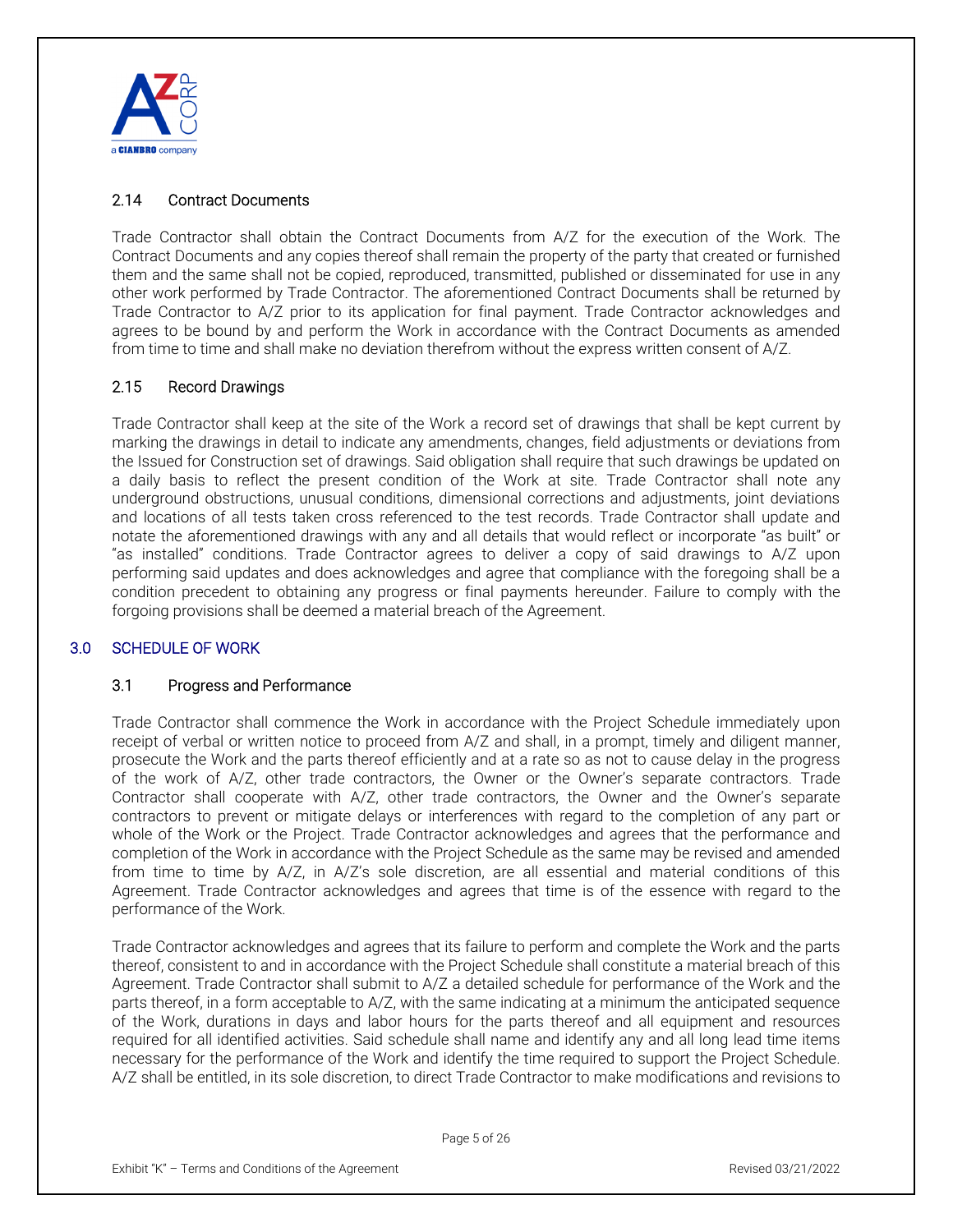

said schedule and Trade Contractor agrees that it shall not be entitled to any financial adjustment to this Agreement arising out of or relating to any such modifications and revisions so directed by A/Z.

# 3.2 Failure to Perform

If A/Z determines that Trade Contractor has fallen behind in the progress of the Work or is in danger of falling behind in the progress of the Work at its then rate of progress or is responsible for any Project Schedule delays, A/Z may, upon written notice, direct Trade Contractor to take any and all steps necessary to improve the rate of progress of the Work including, without limitation, requiring Trade Contractor to increase its labor force, increase the number of work shifts or overtime work hours, increase its number of work days including weekends and to provide additional materials and equipment. Within forty eight (48) hours of Trade Contractor's receipt of such written notice from A/Z, Trade Contractor shall submit to A/Z its written plan of action to correct said deficiencies which shall consist of, at a minimum, a schedule, a resource allocation plan and a Project specific safety assessment that shall together demonstrate the manner by which Trade Contractor will implement the appropriate measures to attain the required rate of progress while maintaining a safe and injury free work environment.

Upon approval of the plan of action by A/Z, Trade Contractor shall immediately implement said plan of action. If A/Z determines that Trade Contractor's plan of action will not attain the required rate of progress, Trade Contractor shall immediately implement any actions that A/Z, in its sole discretion, deems necessary and shall perform the Work accordingly without additional cost to A/Z or the Owner. If Trade Contractor fails to submit a plan of action, or fails to implement the plan of action as required, or fails to perform the Work in accordance with directives from A/Z in the event Trade Contractors plan of action is not approved by A/Z, then such failure shall become a material breach of this Agreement, and A/Z may impose all of its rights and remedies under Article 11 herein against Trade Contractor.

Trade Contractor shall at all times comply with any written directives issued by A/Z subject to Trade Contractor's rights under Paragraph 9.2 and Article 10 herein. Unless specifically directed by A/Z, Trade Contractor shall continue at all times to diligently prosecute the Work pending the resolution of any claim or other dispute arising out of or relating to this Agreement or any others between Trade Contractor and A/Z, including the alleged breach thereof.

#### 3.3 Force Majeure

If Trade Contractor is delayed at any time in the progress of the Work by occurrences beyond the control, fault or negligence of Trade Contractor and which, by the exercise of reasonable diligence, Trade Contractor is unable to prevent or provide against, including but not limited to industry wide labor disputes other than those caused by or the direct result of Trade Contractor or its subcontractors, fire, unusual delays in deliveries not readily or reasonably anticipated, unavoidable casualties or by other occurrences that A/Z, in its sole determination, subject to the Owner's approval, determines may justify the delay, then A/Z may grant to Trade Contractor an appropriate extension of time regarding its performance hereunder, consistent with the terms and conditions of this Paragraph 3.3.

Provided that Trade Contractor is in compliance with the obligations of this Agreement, the time to complete the whole or portions of the Work shall be extended by an appropriate mechanism hereunder and said extension shall be for the length of time actually and directly caused by such occurrence, as determined by A/Z and the Owner. Trade Contractor shall, in such event, cooperate in good faith with A/Z and the Owner to minimize and mitigate the impact of any such occurrence and do any and all things reasonable under the circumstances then and there existing to achieve its completion of the Work within the specified time frame for the Work allocated in the Project Schedule.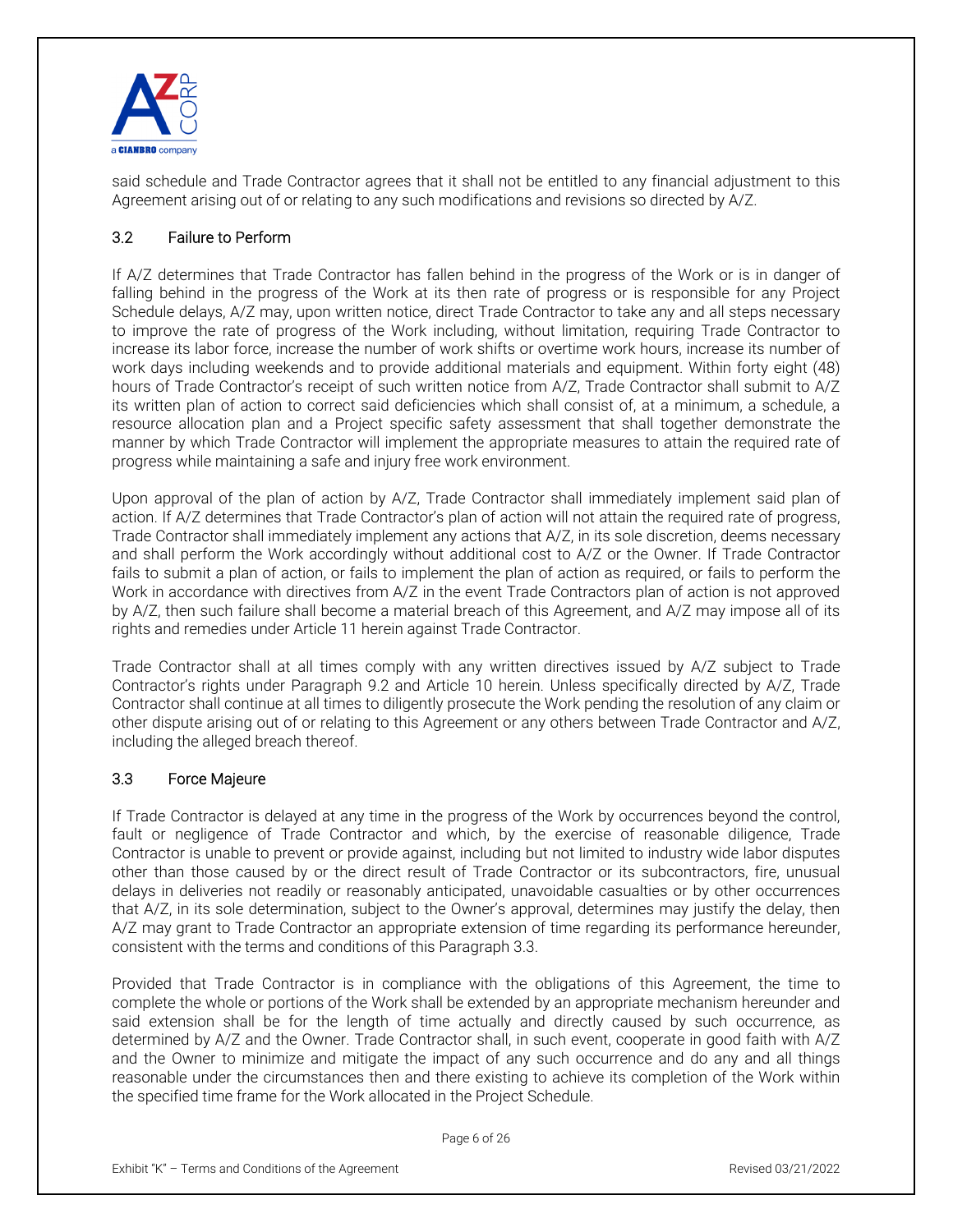

# 3.4 Acceleration

If, in order to expedite the completion of the Project, A/Z directs Trade Contractor in writing to work overtime, a second or third shift, increase its work force, or work on Saturdays, Sundays or legal holidays (hereinafter collectively referred to as "Overtime", for reasons other than Trade Contractor's failure to perform hereunder, Trade Contractor shall work such Overtime. It is understood and agreed by Trade Contractor that A/Z will pay Trade Contractor only the premium portion of the Overtime, the differential between the actual straight time rate and the Overtime rate. Written time slips covering Overtime Work must be submitted on a daily basis and verification of time approved by an authorized representative of A/Z as a condition precedent to payment to Trade Contractor for such Overtime. No overhead or profit is to be charged by or allowed to Trade Contractor for Overtime under any circumstances.

# 4.0 PAYMENT

## 4.1 Schedule of Values

Within ten (10) business days of the date of this Agreement and prior to submitting any application for payment, Trade Contractor shall submit to A/Z for approval, Trade Contractor's itemized schedule of values that allocates the total amount of this Agreement to the various portions of the Work. Once approved, Trade Contractor shall use the schedule of values as the basis for its periodic progress payments.

## 4.2 Progress Payments

Notwithstanding the payment provisions contained in the Contract between the Owner and A/Z or any other Contract Document to the contrary, progress payments shall be due Trade Contractor in the amount of the Work in place less (a) all previous payments to Trade Contractor under this Agreement; (b) all charges for materials and services furnished by A/Z to Trade Contractor; (c) retainage at a rate as specified within the contract documents; and (d) all other sums that A/Z shall be entitled to retain or deduct hereunder and that A/Z and the Owner have approved for payment and, unless expressly prohibited by law, for which the Owner has actually paid A/Z, such payment by the Owner to A/Z being an express condition precedent to the obligation of A/Z to pay Trade Contractor.

Without exception, all requests for progress payments shall be made by Trade Contractor on the form supplied to Trade Contractor by A/Z and shall include a completed subcontractor and supplier list indicating all required information for each and every subcontractor and supplier that has furnished labor or materials for the Work with the same being duly submitted on the form provided by A/Z to Trade Contractor.

# 4.3 Materials Stored Off Site

If the Contract between the Owner and A/Z specifically provides for payment to be made on account of materials not incorporated into the Work but delivered to and suitably stored at an off site location approved and accepted by A/Z and the Owner in advance, then payments shall be made, if at all, in strict accordance with the requirements and conditions of this Agreement and the Contract between A/Z and the Owner, with an appropriate amount being withheld to ensure the timely and safe delivery of such materials to the Project site and subsequent incorporation onto the Work.

Approval of payment for such stored items shall be based on submission by Trade Contractor of documentation, which shall include: (a) an itemized inventory listing of the stored materials; (b) submission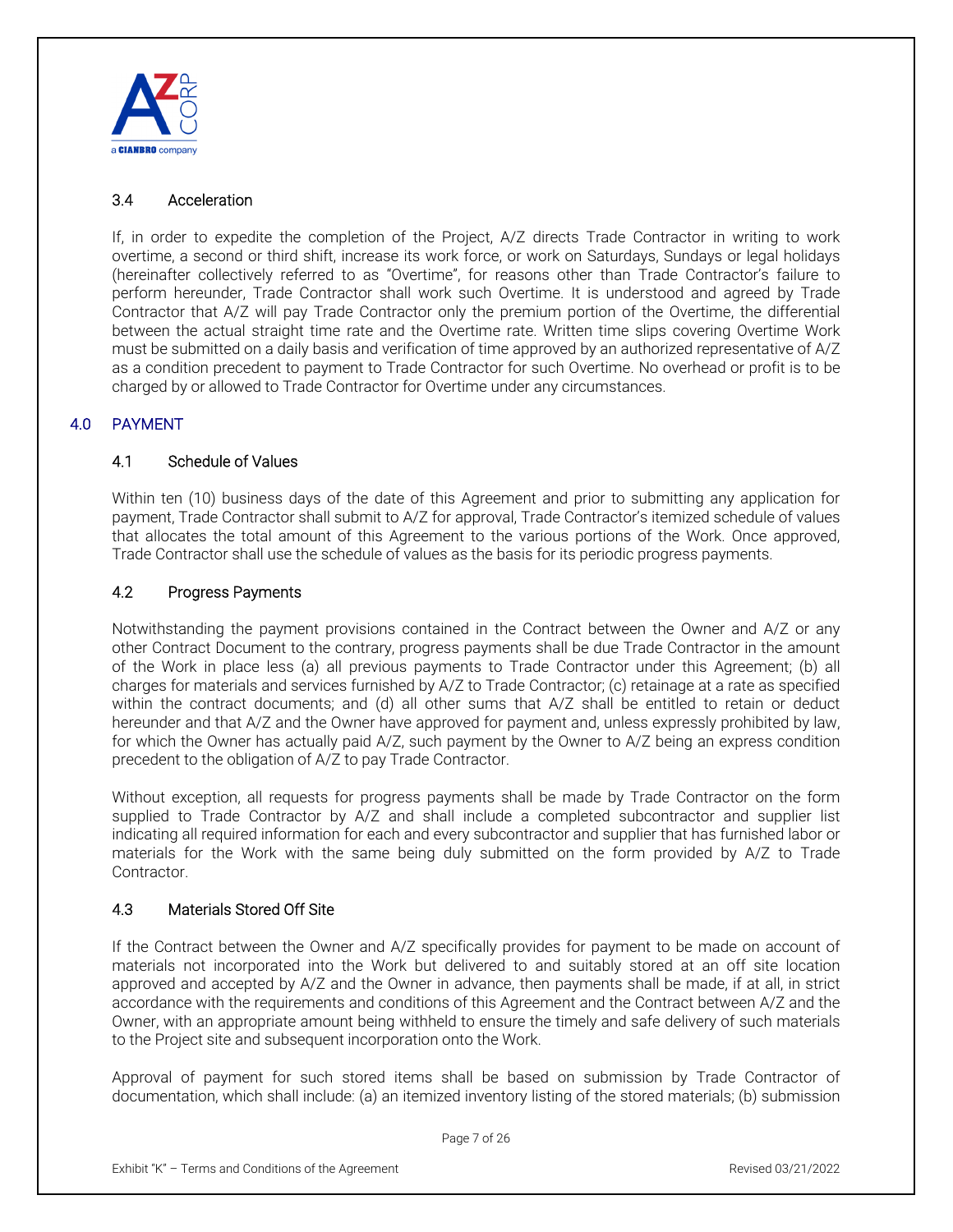

of a bill of sale naming A/Z and the Owner as Payees thereunder and setting forth a complete list of stored items and their current value; (c) valid invoices for the material in storage; (d) a valid executed lien waiver from all suppliers that have furnished materials being stored; (e) a properly executed bailment agreement wherein Trade Contractor assents and agrees that the stored materials shall be held in trust on behalf of A/Z and the Owner for their incorporation into the Work identified herein; and (f) a separate Certificate of Insurance, satisfactory to A/Z and the Owner, that shall fully protect the interests of A/Z and the Owner in such materials including transport and incorporation of the same to and into the Project site, with the foregoing being inclusive of a separate stored materials rider as applicable. No interpretation of this Paragraph 4.3 shall yield a result whereby the risk of loss in the stored materials would pass to the interest and detriment of A/Z and the Owner until and unless such materials shall be incorporated into the Work hereunder and accepted by A/Z and the Owner. This Paragraph 4.3 shall be reformed as needed by any judicial decision maker in a court of competent jurisdiction so as to give maximum effect to the intent set forth herein.

# 4.4 Timing of Payments

4.4.1 Trade Contractor shall submit monthly applications for progress payments and shall provide appropriate and accurate lien and claim releases in accordance with Paragraph 4.6 herein. The same shall be submitted on such forms provided to Trade Contractor by A/Z no later than the twenty fifth (25<sup>th</sup>) day of each month, or as specified within the Bid Package, or on such earlier day as set forth within the Contract Documents, for the Work performed up to, and including, the last day of the pay period. The application shall indicate the Work completed and, to the extent allowed under Paragraph 4.3, identify those materials suitably stored during the preceding payment period. Within 22 days of submission, A/Z shall either approve or reject the application, in whole or in part. Failure to comply with the aforementioned conditions may prevent Trade Contractor from receiving progress payment for that pay period. Notwithstanding any provisions in this Agreement or the Contract between the Owner and A/Z, progress payments will be made by A/Z to Trade Contractor within ten (10) business days of the actual receipt by A/Z of payment from the Owner for the Work, or as otherwise provided by law. Trade Contractor, in strict accordance with CT GEN STAT Section 42-158j(a)(3), shall pay any amounts due any of its subcontractors or suppliers, whether for labor performed or materials furnished, not later than thirty days after the date Trade Contractor receives payment from A/Z encompassing labor performed or materials furnished by Trade Contractor.

4.4.2 Unless contrary to the law of the jurisdiction in which the Work is performed, the parties expressly agree that the receipt of payment by A/Z from the Owner for the Work is a condition precedent to the obligation of A/Z to pay Trade Contractor under this Agreement and Trade Contractor expressly waives all rights of action against A/Z, its Surety and the Owner until said monies are actually received by A/Z from the Owner.

4.4.3 In accordance with Massachusetts General Law Chapter 149 Section 29e, A/Z shall not be obligated to pay the Trade Contractor in accordance with section 4.4.2:

- 1) to the extent of amounts not received from the third person because the person performing the construction failed to perform under its contract and failed to cure the nonperformance within the time required by the contract after receipt of written notice as provided in the contract or, in the case of a contract lacking a cure and notice provision, failed to cure the non-performance within 14 days after receipt of written notice of the failure to perform; or
- 2) to the extent of amounts not received from the third person because the third person is insolvent or becomes insolvent within 90 days after the date of submission of the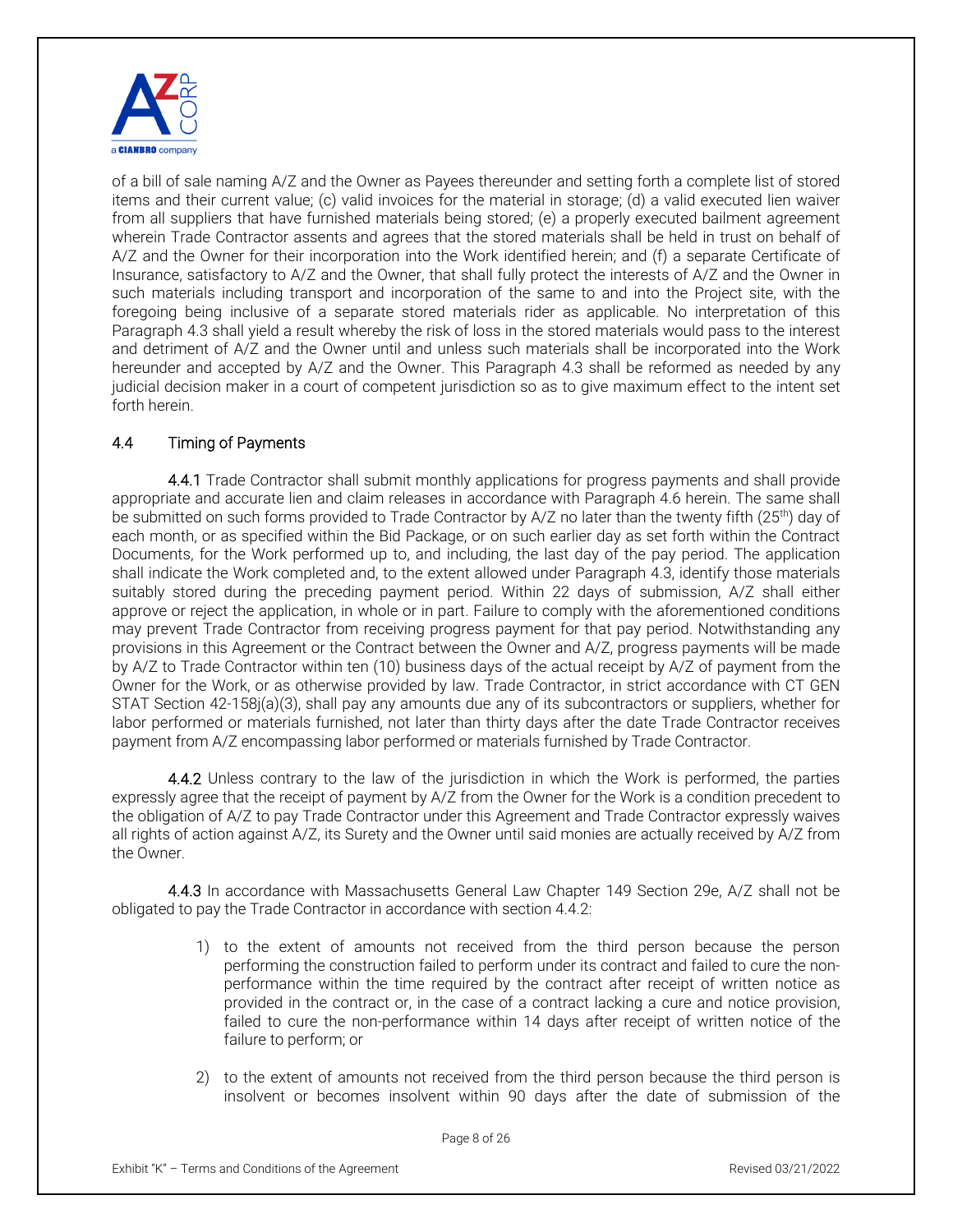

requisition for which payment is sought; provided, however, that the person seeking to enforce the payment condition a) filed a notice of contract under chapter 254 and in the case of a person having no direct contractual relationship with the original contractor, also sent a notice of identification within the time required under said chapter 254, prior to the person's submission of the first application for payment after commencement of performance at the project site and did not dissolve the lien created by the filing of such notice of contract; and b) within the time periods allowed by said chapter 254 files a statement of amount due and commenced or commences a civil action to enforce the lien; and c) pursues all reasonable legal remedies to obtain payment from the person with whom the person had a direct contract unless and until there is a reasonable likelihood the action shall not result in obtaining payment.

## 4.5 Right to Withhold Payment

Payment hereunder is subject to A/Z withholding, in its reasonable discretion, an amount necessary to protect and insure itself against any actual or potential liability, claim or demand directly or indirectly relating to this Agreement or the Work. A/Z may, without limitation and in its sole discretion (a) withhold payment due hereunder to assure payment of Trade Contractor's unpaid obligations; (b) demand as a condition precedent to payment that each unpaid obligation of Trade Contractor be satisfied and that an affidavit be furnished from each party to whom Trade Contractor owes money indicating that no other monies are due and owing to them except for the designated amount covered by the particular payment in question; (c) pay any and all persons or entities, including but not limited to, any labor organization or pension, welfare or similar fund, that has not received payment due from Trade Contractor in connection with this Agreement, whether or not a lien or bond claim has been filed; or (d) make payment in the form of joint checks payable to Trade Contractor and any unpaid subcontractor, independent contractor or supplier or at the option of A/Z, single party checks made payable to Trade Contractor's subcontractors, independent contractors or suppliers. Notwithstanding the foregoing, Trade Contractor's subcontractors, independent contractors and suppliers are not third party beneficiaries of this Agreement and A/Z has no obligation to retain monies on their behalf. If A/Z or its Surety are required to pay or indemnify any person or entity by reason of any of the foregoing, Trade Contractor and its Surety, if any, shall immediately reimburse A/Z and its Surety for the full amount of such costs and expenses, including reasonable attorneys' fees and consultants' fees, and interest thereon at the Prime Rate then published in the Wall Street Journal. Trade Contractor and its Surety, if any, shall also immediately reimburse A/Z for any amounts paid under the payment bond of A/Z in connection with this Agreement and any other payments made by A/Z and its Surety relating to a failure of Trade Contractor to make payment, and Trade Contractor shall, to the fullest extent permitted by law, defend, indemnify and hold harmless A/Z and its Surety from any other claims and costs associated therewith, including reasonable attorneys' fees and consultants' fees and interest as previously specified herein.

#### 4.6 Partial Lien Releases and Waivers, Affidavits and Certified Payrolls

As part of each application for progress payment, Trade Contractor shall provide, without exception, on the form provided to Trade Contractor by A/Z, Trade Contractor's Affidavit of Payment and Partial Waiver and Release of Rights and waivers and affidavits from its subcontractors, independent contractors and suppliers for Work and stored materials included in all prior and current monthly payments to Trade Contractor. It is expressly agreed that receipt by A/Z of such releases, waivers, affidavits, certified payroll reports and identification of trustees shall be a condition precedent to payment by A/Z and its Surety to Trade Contractor hereunder, notwithstanding any obligations imposed upon A/Z by the Owner under the payment provisions of the Contract between the Owner and A/Z.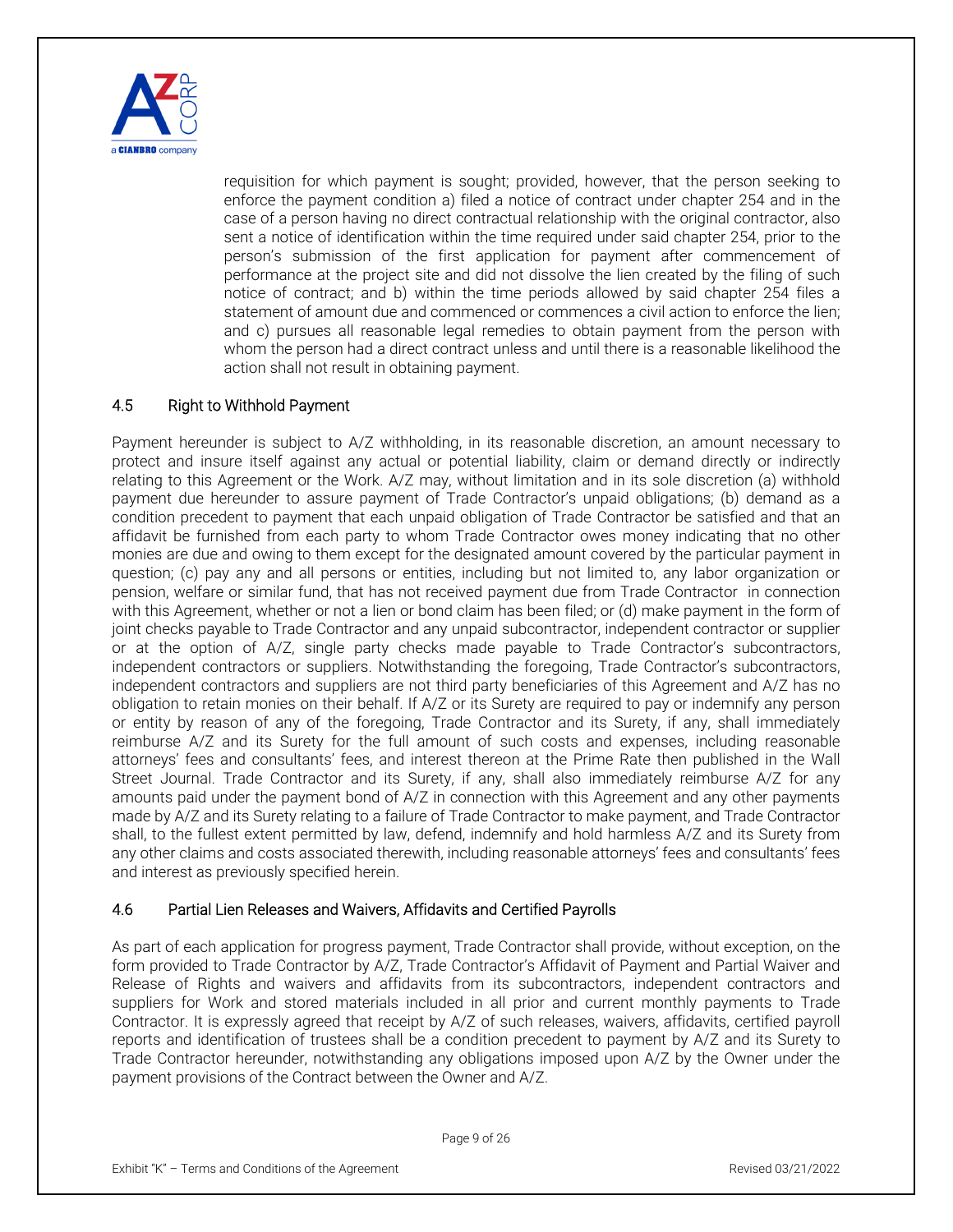

Trade Contractor warrants that all documents required hereunder shall be executed by a duly authorized official of the appropriate party and shall be submitted in accordance with the conditions contained hereunder and in the specified time frames. It is expressly understood by Trade Contractor that its failure to comply with the terms and conditions herein may result in the withholding of the issuance of the progress payment applied for until compliance has been ascertained.

# 4.7 Payment Not Acceptance

No payment, including the final payment, shall be evidence of satisfactory performance of the Work, either in whole or in part, and no payment shall be construed to constitute or imply acceptance of defective or incomplete Work. Trade Contractor shall remain fully responsible and liable for its performance being in strict accordance with this Agreement.

# 4.8 Transfer of Title

All title, rights and interests in the materials and in the Work covered by progress payments received by Trade Contractor shall become the property of A/Z or, if the Contract between the Owner and A/Z so provides, the property of the Owner immediately upon the performance, furnishing or creation thereof. Notwithstanding the foregoing, this provision shall not prejudice or diminish Trade Contractor's sole responsibility and liability for all such materials and Work until final acceptance by the Owner or under applicable warranties or other legal or contractual obligations relating to latent defects.

# 4.9 Final Payment

Final payment, subject to withholdings permitted herein, shall be made by A/Z to Trade Contractor only after each of the following express conditions precedent to final payment have been fully satisfied (a) the Work, including any close out requirements including, without limitation, such items as operation and maintenance manuals, as-built drawings and warranties; (b) submission by Trade Contractor to A/Z of written evidence, satisfactory to A/Z and the Owner, that Trade Contractor has satisfied all payrolls, bills for labor, materials and equipment and all known indebtedness arising out of or related to this Agreement including all applicable taxes and labor related costs; (c) written consent of Trade Contractor's Surety, if any, to final payment; (d) the entire Project is certified in writing as complete by the Owner; (e) Trade Contractor has submitted a final waiver and release of all lien and claim rights against A/Z and the Owner; and (f) A/Z has received payment in full, including all retained amounts from the Owner for the Work. Trade Contractor expressly waives all rights of action against A/Z, its Surety and the Owner for final payment until all the aforementioned conditions precedent to final payment herein are fully satisfied. Without exception, all requests for final payment shall be made by Trade Contractor on the form supplied to Trade Contractor by A/Z.

# 5.0 LABOR AND SUPERVISION

# 5.1 Labor

Trade Contractor shall engage a sufficient number of authorized skilled workers to perform the Work promptly, safely, diligently and in accordance with the requirements of this Agreement and the Project Schedule, as the same may be amended from time to time. If requested by A/Z, Trade Contractor shall furnish to A/Z copies of policies regarding the furnishing of labor, including, without limitation copies of all wage agreements and working rules and regulations affecting the Work. Trade Contractor agrees to indemnify A/Z and the Owner for any legal fees, public relations costs, work stoppages and any damages resulting from Trade Contractor's employment of any unauthorized workers.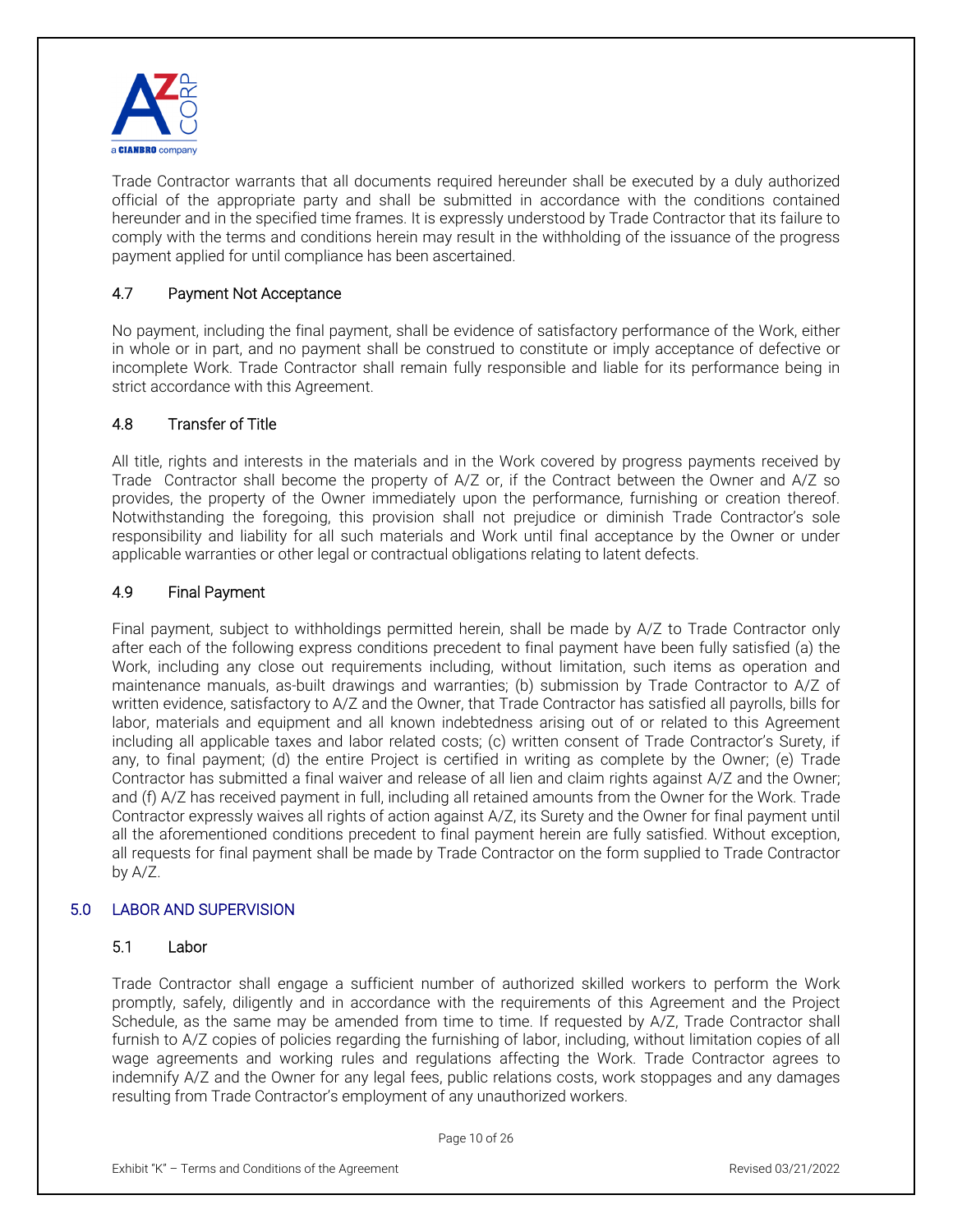

# 5.2 Supervision

Trade Contractor shall engage a sufficient number of competent supervisory personnel as are necessary to perform the Work in accordance with the requirements of this Agreement. Trade Contractor shall have a competent superintendent continuously on the Project site during hours of the Work and readily available on call. Said superintendent shall be fully knowledgeable of the Work and shall have the direct authority to administer this Agreement on behalf of Trade Contractor.

Trade Contractor agrees not to change the superintendent without the written consent of A/Z, which consent shall not be unreasonably withheld. In the event that A/Z, in its sole reasonable discretion, decides that the aforementioned superintendent is not competent with the discharge of its duties related to the performance of the Work, A/Z shall make written application to Trade Contractor for the removal and replacement of the same. Trade Contractor shall replace said superintendent with another individual deemed to be satisfactory to A/Z and the Owner within twenty four (24) hours of receipt of such application.

# 5.3 Trade Contractor Labor Relations

Trade Contractor shall be responsible for all labor relations matters relating to the performance of the Work and shall at all times maintain harmony among the personnel employed by it, its subcontractors and any independent contractors and suppliers used in connection with the Project, as well as personnel of A/Z, its other trade contractors, the Owner and its separate contractors. Trade Contractor shall at all times use all reasonable efforts and judgment as a skilled and experienced trade contractor to adopt and implement policies and practices designed to avoid work stoppages, slow-downs, disputes and strikes.

Trade Contractor shall notify A/Z as promptly as possible of any actual or potential labor dispute that may affect the Work. If a labor condition threatens the timely completion of any portion of the Work and Trade Contractor fails to give satisfactory written assurances of its ability to complete the Work in a timely manner, or Trade Contractor fails to employ labor that is compatible and in harmony with other labor so employed on the Project, or Trade Contractor fails to continue to perform the Work without interruption or delay during a strike, picket, walk-out, other work stoppage or slow-down caused by a labor dispute, A/Z may exercise any and all of its rights and remedies under Article 11 or any other portion of this Agreement against Trade Contractor.

# 5.4 Removal of Workers

If A/Z notifies Trade Contractor in writing that any employee or agent of Trade Contractor, its subcontractors or independent contractors is incompetent, disorderly or otherwise unsatisfactory, such person shall be removed immediately from the Project at Trade Contractor's sole expense and such person shall not thereafter be employed in the performance of the Work.

#### 5.5 Affirmative Action and Non-discrimination

Trade Contractor shall comply with the affirmative action programs of A/Z and the Owner and shall comply with all equal employment opportunity requirements and shall not, under any circumstance, discriminate against any person because of race, creed, color, age, sex, national origin, handicap, marital status or sexual orientation.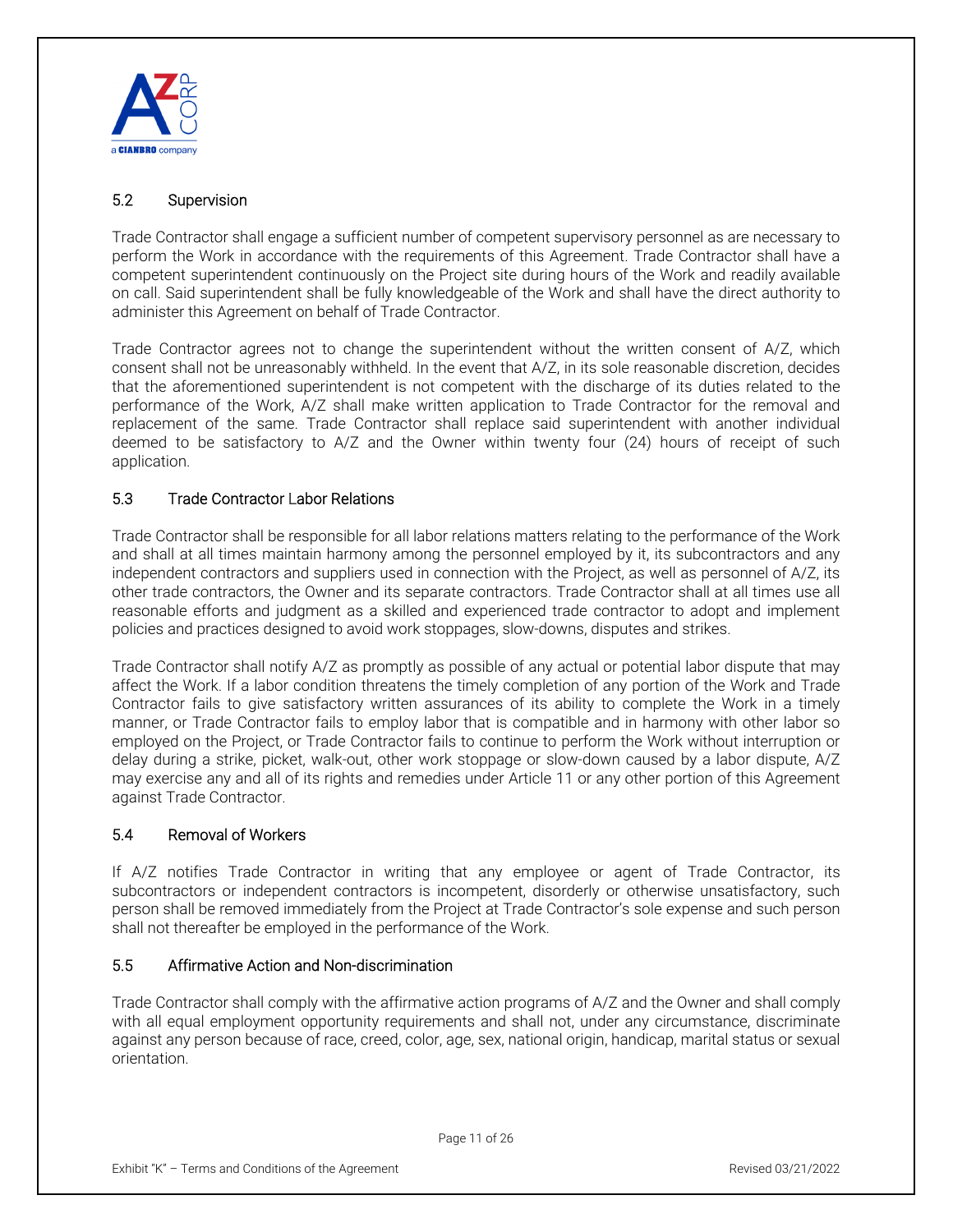

At all times while operating under the terms of this Agreement, Trade Contractor agrees to comply with all applicable Federal and State employment laws, including, but not limited to, all equal employment opportunity rules, regulations and requirements of Executive Order 11246, as amended, the Civil Rights Act of 1964, as amended, the Vietnam Era Veterans Readjustment Assistance Act of 1974, as amended, the Rehabilitation Act of 1973, Section 402, as amended and the Immigration Reform Act of 1986, Section 503, as amended. Any clause required to be set forth by such laws shall be deemed incorporated herein by reference. Trade Contractor agrees to indemnify and hold harmless A/Z and the Owner from all costs, expenses, attorneys' fees, fines, judgments and penalties incurred as a result of Trade Contractor's failure to comply with the foregoing.

# 5.6 Diverse Business Utilization

It is the policy of A/Z that Small Disadvantaged Business Concerns, Minority Owned Small Business Concerns, Woman Owned Small Business Concerns, Veteran Owned Small Business Concerns, Veteran Owned Business Concerns, Service Disabled Veteran Owned Business Concerns, and HUBZone Small Business Concerns shall have the maximum opportunity to participate in A/Z Projects. Trade Contractor agrees to carry out this policy in the awarding of subcontracts and purchase orders to the fullest extent consistent with efficient contract performance. Trade Contractor further agrees to cooperate with A/Z in the compilation of data and statistics regarding the utilization of such Small Diverse Business Concerns.

# 5.7 Harassment and Offensive Behavior

Trade Contractor, its subcontractors, and its independent contractors shall not engage in any harassment or offensive behavior in connection with the performance of the Work. Trade Contractor shall immediately address any claim of harassment or offensive behavior involving it, its subcontractors or independent contractors. Trade Contractor shall properly discipline any person determined to have engaged in such conduct with said discipline including dismissal or removal from the Project. Trade Contractor shall use its best efforts to ensure that such conduct does not reoccur. Trade Contractor agrees to indemnify and hold harmless A/Z and the Owner from all costs, expenses, attorneys' fees, fines, judgments and penalties incurred as a result of Trade Contractor's failure to comply with the foregoing.

# 5.8 Drug and Alcohol Policy

Trade Contractor and A/Z are committed to providing and maintaining a work environment free from the problems associated with the use of illegal drugs, the abuse of or addiction to prescription drugs and the consumption of alcohol during the course of the work day including, but not limited to, the consumption of such substances during a worker's lunch or break periods. Trade Contractor represents and warrants that it currently has a Drug and Alcohol Policy in effect and that it conducts an appropriate pre-employment screening of new employees in connection with its Drug and Alcohol Policy.

Trade Contractor agrees that while performing the Work, Trade Contractor: (a) shall not allow or permit the use, manufacture, transfer, receipt, possession, purchase or sale of illegal drugs, alcohol or prescription drugs, except as may be permitted below, by anyone employed or connected with Trade Contractor in any manner; and, (b) shall not allow or permit any one employed or connected with Trade Contractor in any manner to be under the influence of illegal drugs, alcohol or prescription drugs, except as may be permitted below.

Trade Contractor agrees that this policy shall apply to all forms of alcohol and drugs except for those drugs that are used in direct connection with a valid prescription written for the user and taken as directed under the supervision of a licensed medical physician within the jurisdiction on which the worker resides. The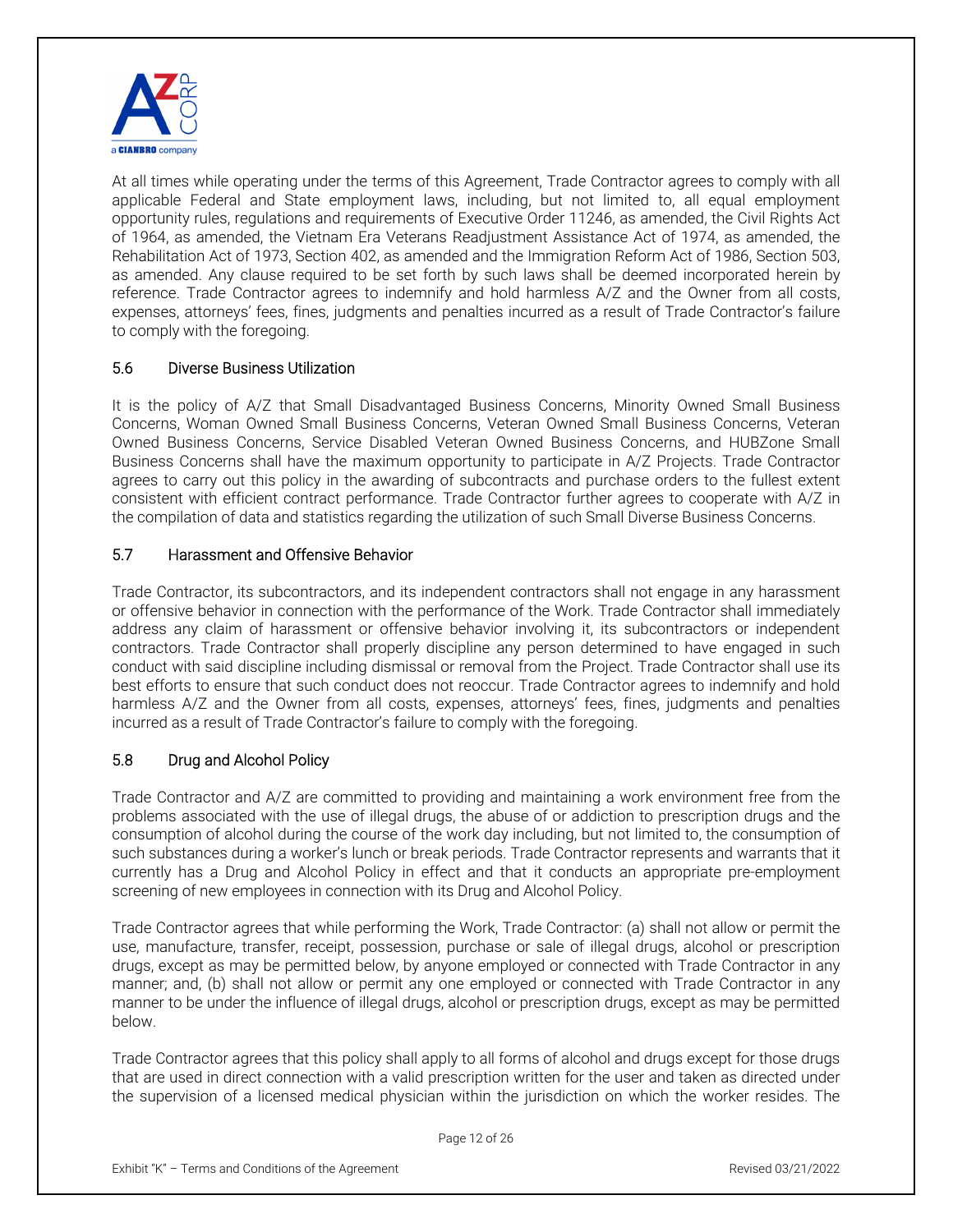

legal use of prescribed medicines shall only be permitted if the same do not impair a worker's ability to perform the essential functions of the job effectively and in a safe manner that will not endanger the health and safety of any personnel in the work environment regardless for whom any such personnel may be employed.

Trade Contractor agrees to immediately remove any worker from the Project site who violates this policy and shall indemnify and hold harmless A/Z and the Owner from any and all damages and claims whatsoever arising out of or resulting from any acts or omissions caused by said employee. Trade Contractor shall immediately remove, and shall allow A/Z to immediately remove, any Trade Contractor employee or other representative whom A/Z reasonably suspects (a) to be in violation of this policy; (b) may refuse to comply with the requirements of this policy; or, (c) may violate the provisions of this policy. Trade Contractor agrees that by violating this policy, this Agreement may be terminated for cause as set forth in Paragraph 11.1 hereof and remains liable for damages as set forth above.

Trade Contractor agrees and acknowledges that substance abuse that: (a) results in conduct adversely affecting the reputation of A/Z or the Owner; (b) compromises Trade Contractor's performance hereunder; or, (c) endangers the health and safety of personnel at the Project site shall be grounds for termination of this Agreement for cause as set forth in Paragraph 11.1 hereof. Trade Contractor shall require adherence to this Paragraph 5.7 in all agreements it may form with any subcontractor or independent contractor with regard to the Work.

#### 6.0 COORDINATION AND COOPERATION

## 6.1 Coordination

It is the intent to allow Trade Contractor to choose its own means, methods and procedures of construction, as long as the same are consistent with good and acceptable practices within the industry. However, overall coordination and scheduling of the Work with all other trade contractors will be under the direction of A/Z and Trade Contractor shall comply with the direction of A/Z and the requirements of the Project Schedule as the same may be amended from time to time by A/Z in its sole discretion. Trade Contractor shall not plan or prosecute the Work in such a manner that, in the opinion of A/Z, would cause any unreasonable hindrance or delay to other trade contractors, the Owner or the Owner's separate contractors. Trade Contractor shall afford other trade contractors, the Owner and the Owner's separate contractor's reasonable opportunity for the admittance and storage of their materials and the execution of their work. If the performance of the Work is likely to interfere with the simultaneous execution of the work of others or there are other work area conflicts, A/Z shall determine the sequencing and coordination of the Work and Trade Contractor shall immediately comply with A/Z's determination in this regard.

A/Z and the Owner shall not be responsible for any damage suffered or extra costs incurred by Trade Contractor resulting directly or indirectly from the exercise of the coordinating function and Trade Contractor shall not be granted, under any circumstance, an extension of time.

If any part of the Work depends upon the work of others for proper execution or results, Trade Contractor shall inspect the other's work, and, a minimum of three (3) business days prior to the time Trade Contractor desires to commence said Work, report to A/Z in writing any defects in the work of others that render it unsuitable for the proper execution of the Work. Trade Contractor's failure to inspect and report said defects prior to commencing said Work shall constitute acceptance of the other's work except as the same relates to latent defects that may develop in the other's work after the execution of the Work.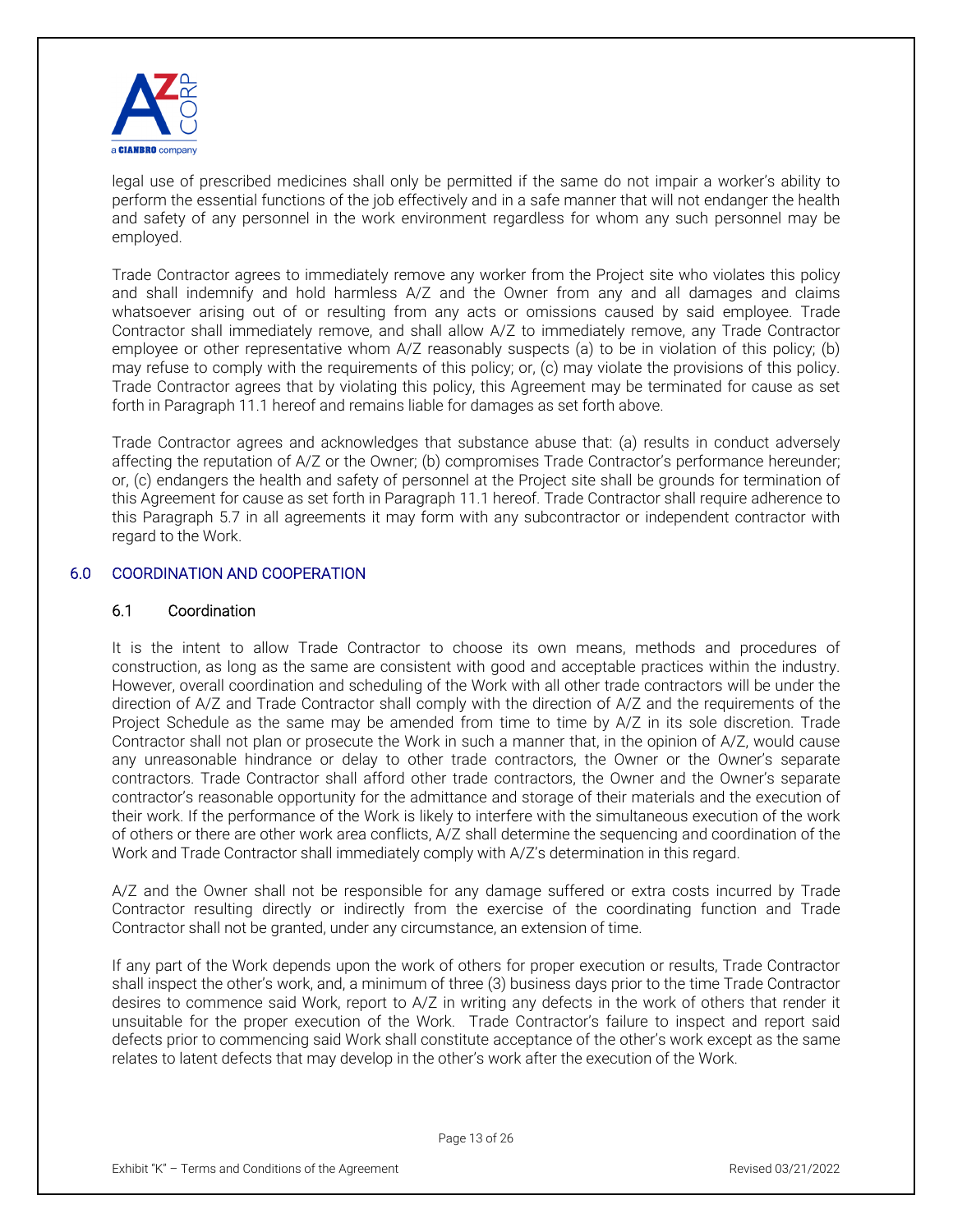

Trade Contractor agrees to sequence and coordinate the Work to protect the Project's interior from weather damage and water intrusion. In the event that weather damage or water intrusion occurs from any cause resulting from Trade Contractor's failure to properly perform its obligations or protect the Project where the Work is being performed, then Trade Contractor shall be responsible for the costs reasonably associated with and necessary to remedy all damages caused thereby including, but not limited to, testing for and remediation of mold and toxic substances before and after remediation occurs.

## 6.2 Cooperation

A/Z and the Owner reserve the right to award other contracts in connection with the Project and Trade Contractor acknowledges and agrees to execute the Work in such a manner and in such order so as not to interfere with the work of other trade contractors, the Owner, the Owner's separate contractors or the Owner's operation of its facility. Trade Contractor shall conduct its operations, without exception, in complete cooperation with A/Z, other trade contractors, the Owner and the Owner's separate contractors working on the Project.

#### 6.3 Coordination Meetings

As directed by A/Z, Trade Contractor shall meet with A/Z to discuss and review Trade Contractor's plans and procedures for fulfilling the requirements of this Agreement. It is intended that, during the duration of the Project, similar meetings with all other trade contractors will be held at intervals of one (1) week or such other interval as A/Z deems appropriate. Trade Contractor shall have a supervisory representative in attendance at said meetings and the attending representative shall have the authority to bind Trade Contractor to decisions made at the meetings.

#### 7.0 REPORTS AND SUBMITTALS

#### 7.1 Daily Reports

Trade Contractor shall provide to A/Z, at the end of each work day, daily written reports that shall include, at a minimum, a description of Trade Contractor's Work activities for the day, a labor force count by trade for Trade Contractor, its subcontractors and independent contractors, a listing of all deliveries and a description of any delay event or other matter that has or may have an adverse impact on Trade Contractor's ability to perform the Work in accordance with this Agreement and a summary of its actual or anticipated impact on the Work and the Project Schedule then and there in existence.

#### 7.2 Submittal Status Report

Within ten (10) business days of the date of this Agreement, Trade Contractor shall submit to A/Z a complete list of submittals required to be provided by Trade Contractor under this Agreement. Thereafter, Trade Contractor shall furnish to A/Z, on a monthly basis, or more frequently if so directed by A/Z, a progress report on the status of the aforementioned submittals including any delay, anticipated delay or other impact regarding their issuance, revision or completion.

#### 7.3 Delivery Status Report

Trade Contractor shall provide A/Z with monthly reports on the manufacturing, fabrication, shipment and delivery status of materials and equipment required under this Agreement.

# 7.4 Submittals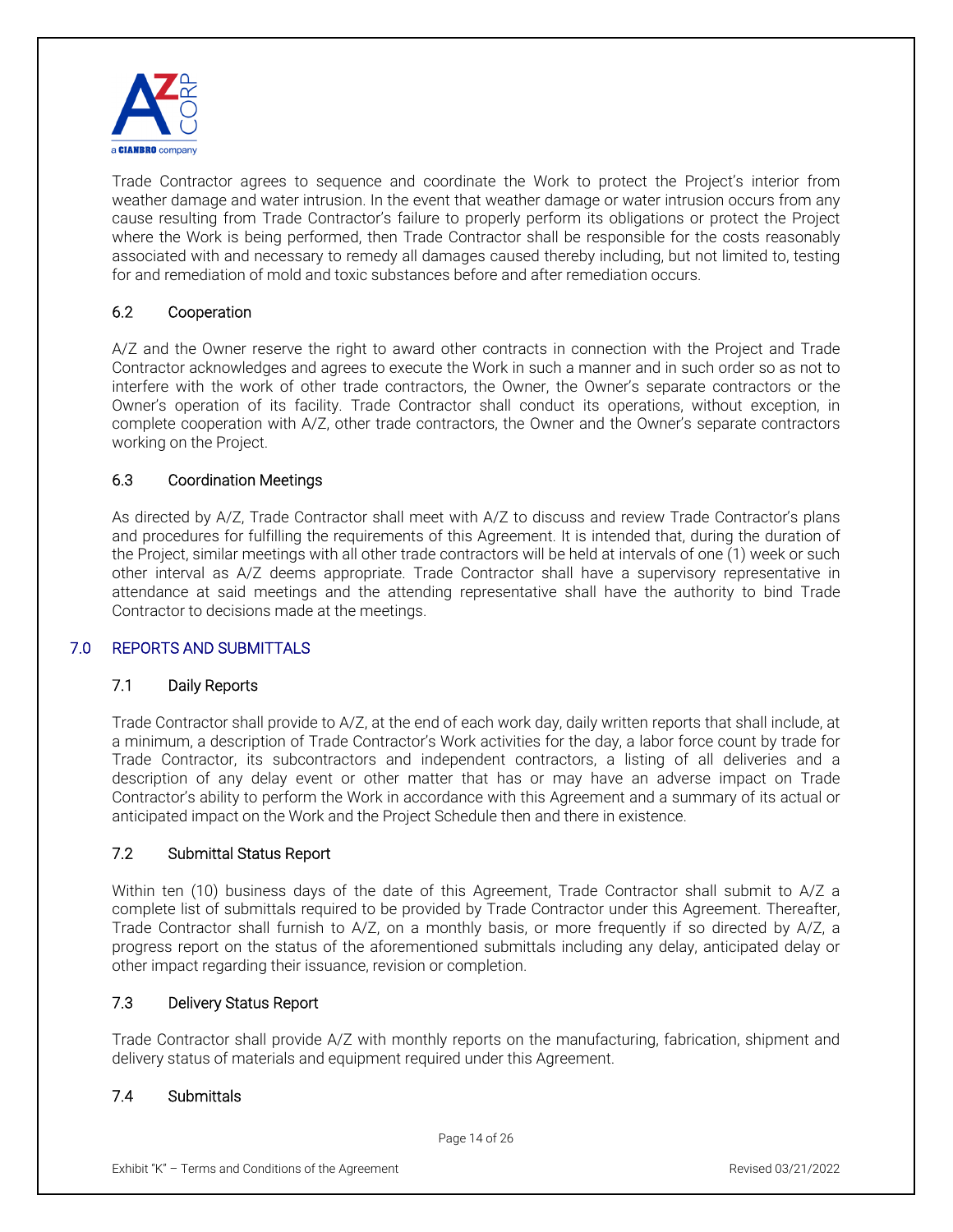

Trade Contractor shall prepare and submit to A/Z all information including, but not limited to, shop drawings, detail drawings, setting drawings, product data, manufacturer's literature, cut-sheets, samples, material lists and all other information and documentation as may be necessary to completely describe the details and construction of the Work (collectively referred to as "Submittals"). Such Submittals shall be made in sufficient time so as not to delay, disrupt or hinder the progress of the Work or the work of others or the Project.

Said Submittals shall bear Trade Contractor's approval stamp and no fabrication or construction of the objects or items described therein shall commence prior to the review of the aforementioned Submittals by A/Z, the Owner and the Architect.

Any deviation from the requirements of the Contract Documents in any Submittal shall be clearly identified in the Submittal including, without limitation, any "or equal" substitutions so stated in a separate written correspondence from Trade Contractor to A/Z. Review of such Submittals or other information by A/Z, the Owner or the Architect shall not relieve Trade Contractor of its obligation to perform the Work in strict accordance with the Contract Documents or of its responsibility for the proper matching and fitting of the Work with contiguous work. Incomplete Submittals will be returned to Trade Contractor without review.

In the event that Submittals are required to be revised and re-submitted, such Submittals shall be revised and re-submitted by Trade Contractor to A/Z promptly, but in no event more than three (3) business days after their return to Trade Contractor by A/Z. Trade Contractor acknowledges that the time required by A/Z, the Owner and the Architect to review and respond to Trade Contractor's Submittals shall not be the basis of any claim by Trade Contractor against A/Z or the Owner, and all such claims are expressly waived by Trade Contractor hereunder.

Trade Contractor warrants and understands it is the sole entity responsible for any and all errors or omissions regarding the aforementioned Submittals and that A/Z's, the Owner's or the Architect's review of the same shall in no way confer liability on the latter with regard to any aforementioned errors or omissions. Trade Contractor agrees to hold A/Z, the Owner and the Architect harmless with regard to any liability arising out of or connected to any errors or omissions with regard to the aforementioned Submittals pursuant to the indemnity provisions contained in this Agreement.

# 8.0 REGULATORY COMPLIANCE

#### 8.1 Compliance in General

Trade Contractor, its subcontractors, its independent contractors, its suppliers and the Work performed hereunder shall strictly comply with all applicable laws, ordinances, rules and regulations bearing on the performance of the Work. Unless specifically stated by A/Z in writing to the contrary, Trade Contractor shall secure and pay for all permits, fees and licenses and arrange for any and all inspections required or necessary for the proper execution and completion of the Work.

To the fullest extent permitted by law, Trade Contractor agrees to indemnify, defend and hold harmless A/Z, the Owner and the Architect and their respective agents and representatives against the payment of any and all losses, costs, expenses, contributions, taxes, fines or premiums which may become due or payable under Federal, State or local laws, rules, regulations, statutes, ordinances and directives arising directly or indirectly out of Trade Contractor's failure to comply with the laws and requirements outlined herein including, but not limited to, any interest, penalties, attorney or consultant fees and any and all other expenses.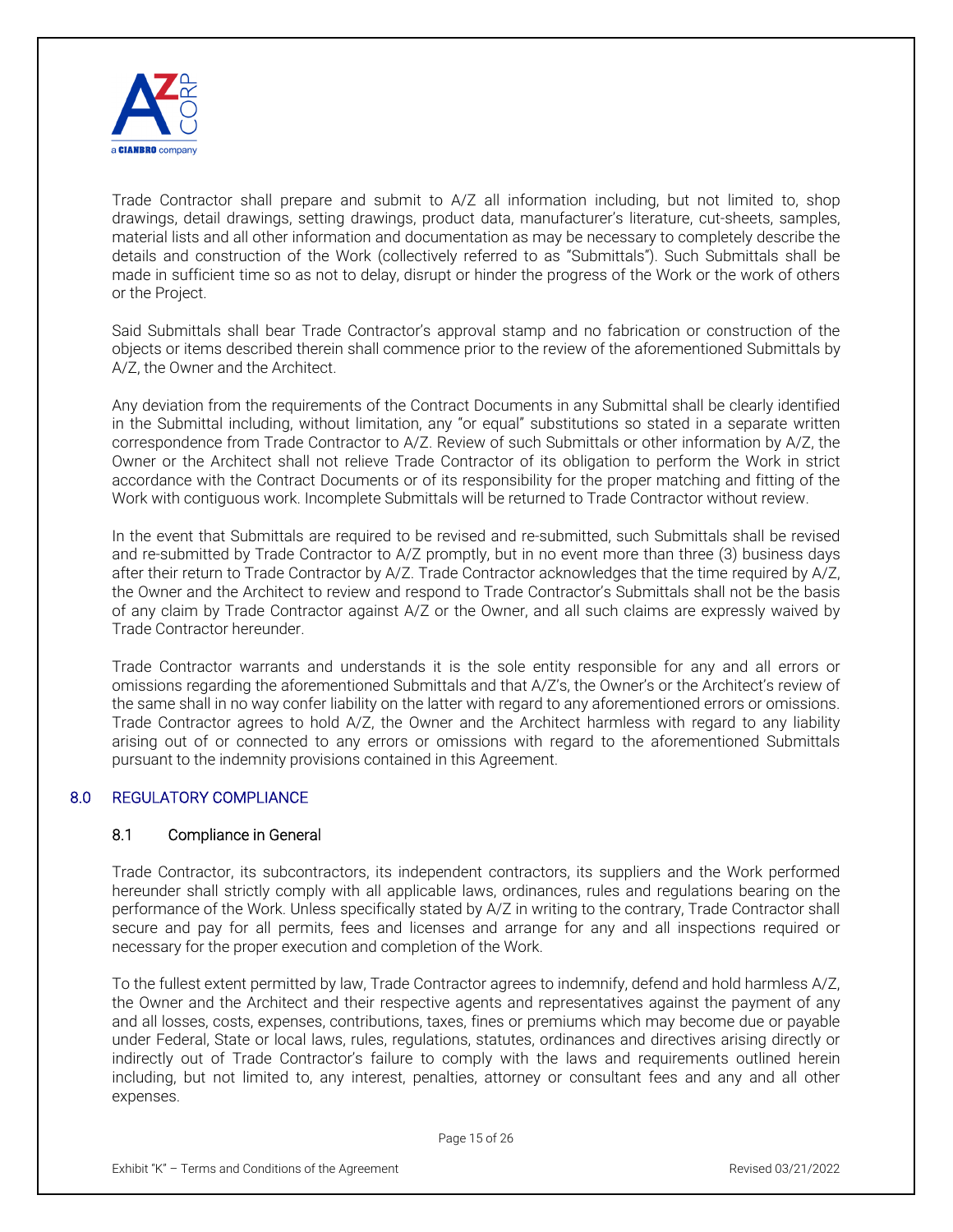

Trade Contractor expressly waives any and all claims for additional compensation because of any increase in taxes, contributions or premiums unless A/Z receives payment from the Owner for such increases incurred by Trade Contractor. Trade Contractor expressly represents and warrants that, at the time of the acknowledgement, acceptance and signing of this Agreement and throughout the duration of the Work, Trade Contractor is, and shall continue to be, a duly licensed contractor and authorized business entity under the laws of the State where the Project is located.

# 8.2 Safety Compliance

Trade Contractor shall participate in the creation of an injury free environment and shall be responsible for safety precautions and training programs and shall take all actions necessary to provide for the safety of all persons and property engaged on or in the vicinity of the Project. Trade Contractor shall comply with all requirements relating to safety including those set forth in A/Z's Trade Contractor Safety Manual, the Contract between the Owner and A/Z and all requirements under applicable Federal, State and local laws, ordinances, rules, regulations, standards, orders and notices including, but not limited to, the Federal Occupational Safety and Health Act of 1970, as amended, and all standards, rules, regulations and orders that have been or shall be adopted or issued thereunder.

A/Z may, in its sole discretion, require Trade Contractor to provide a safety designee or full time safety representative upon written demand. Trade Contractor shall provide said designee or representative within twenty four (24) hours of the receipt of such written demand. To the fullest extent permitted by law, Trade Contractor shall indemnify, defend, hold harmless and make whole A/Z and the Owner for any and all fines or penalties that are levied against the same that arise out of Trade Contractor's acts, omissions or negligence.

In the event of any accident or injury at the Project site involving Trade Contractor's employees, agents or third parties, Trade Contractor shall immediately furnish A/Z a written statement describing the time, location, circumstances and identity of persons involved in such occurrence. Said statement shall include, without limitation, a description of the medical care or treatment rendered and the lost time incurred.

# 8.3 Environmental Compliance

Trade Contractor shall comply with all requirements under applicable Federal, State and local laws, ordinances, rules, regulations, standards, orders and notices relating to the protection and preservation of the environment from hazardous material or waste, toxic substances, pollution or contamination and the discharge of, release of or exposure of such materials into the environment.

Trade Contractor shall be exclusively responsible for complying with all Federal regulations promulgated including, but not limited to, the Clean Air Act, Standards for the Hazardous Air Pollutant Asbestos, the Toxic Substances Control Act, the Resource Conservation and Recovery Act and any and all State hazardous waste management program requirements. To the fullest extent permitted by law, Trade Contractor agrees to indemnify, defend and hold harmless A/Z, the Owner and their respective agents and representatives against any and all suits and claims relating to or arising under the provisions of this Paragraph 8.3 or any environmental legislation, regulation, ordinance or rule.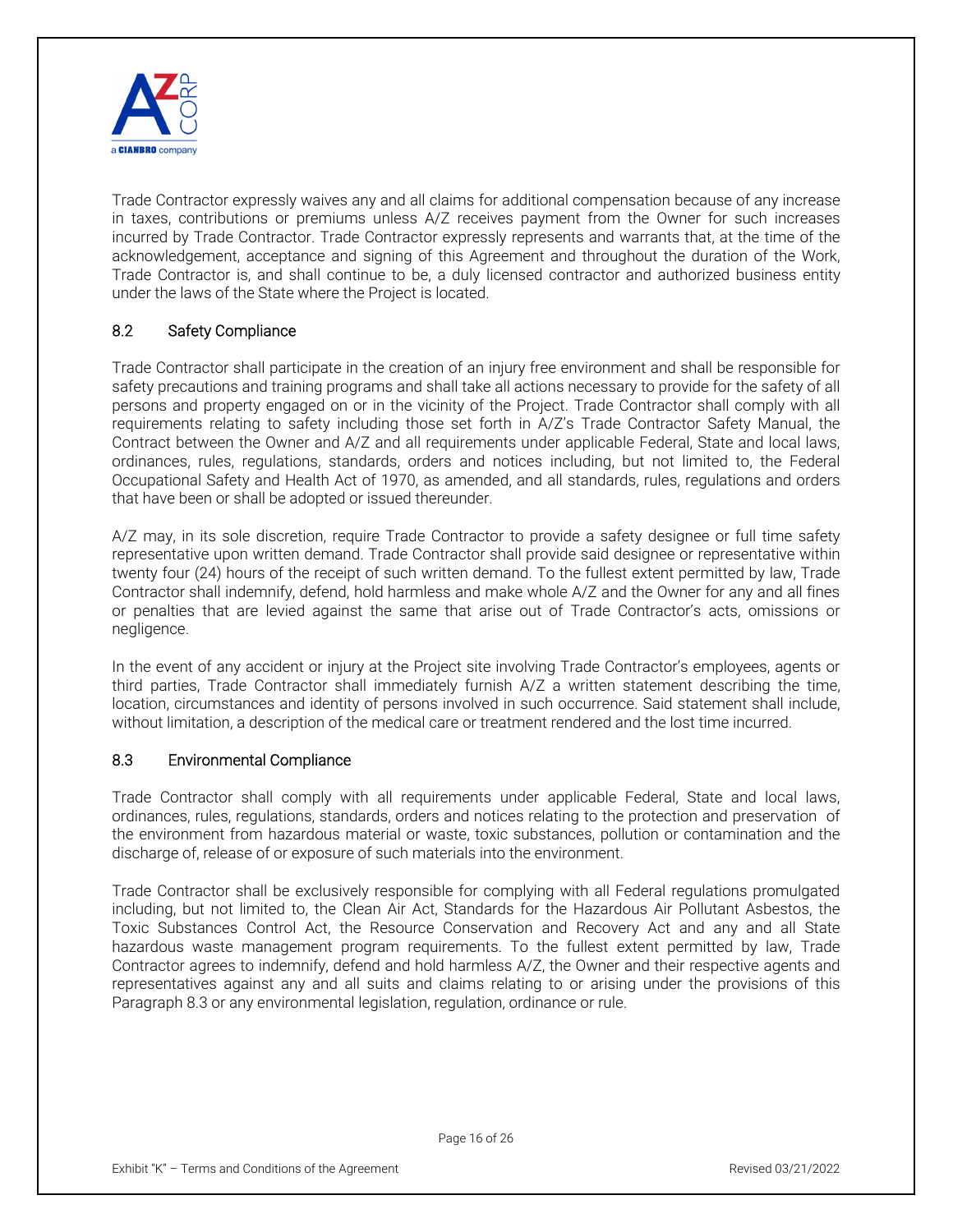

## 9.0 CHANGES, CLAIMS AND DAMAGES

#### 9.1 Changes in the Work

A/Z shall have the right, at any time, whether the same be unilateral or by direction of the Owner, to furnish written notice to Trade Contractor, and without having to provide notice to its Surety, to make changes in the Work or direct that the performance of Trade Contractor hereunder be modified by performing additional or extra Work. In the event of such change or direction, this Agreement shall be modified accordingly and any such amendment, change or modification shall not invalidate this Agreement.

Unless directed by A/Z to proceed immediately with such change, Trade Contractor shall submit a detailed written request to A/Z for a modification to this Agreement, as provided herein, before proceeding with said change. Such request shall be submitted to A/Z within five (5) business days of Trade Contractor's receipt of such written notice or within such period of time to allow A/Z to prepare and submit its change request to the Owner in accordance with the Contract between the Owner and A/Z, whichever is earlier. A/Z shall have 37 days from the later of the commencement of the performance of the change in the Work or the submission of the written change request by the Trade Contractor, within which to either approve or reject, in whole or in part, the requested change to this Agreement.

If Trade Contractor fails to submit to A/Z its detailed request in the time provided, A/Z, at its sole discretion, may elect to; (a) prepare and submit to the Owner an estimate for the costs of such change, which estimate shall be the maximum compensation allowable to Trade Contractor for the performance of the change, regardless of whether the actual cost to perform the change is in excess thereof; (b) retain another trade contractor to perform the change; or, (c) perform the change with its own forces. It is expressly understood that Trade Contractor shall in no event be entitled to, nor shall it receive, any compensation or allowance from A/Z for any change in an amount greater than that which A/Z actually receives from the Owner.

Ordinary field modifications that do not substantially increase Trade Contractor's cost of performance shall be incorporated into the Work without any adjustment to the amount or time for completion of this Agreement.

If unit prices are stipulated in this Agreement, then all adjustments to the amount of this Agreement, whether the same are for increases or decreases, shall be made in accordance with said unit prices. Said unit prices shall be deemed to include all general and administrative expenses, supervision, overhead, profit, extended performance and any and all other direct and indirect expenses.

If A/Z elects to direct that the change be performed by Trade Contractor on a time and material basis, then Trade Contractor shall prepare daily time and material invoices that shall be submitted to A/Z on a daily basis for signature and verification of time only. Said daily time and material invoices shall only include direct costs to Trade Contractor for material, equipment and labor.

With regard to any and all change order pricing or costs provided hereunder, unless provided for differently within the Contract between the Owner and A/Z, Trade Contractor shall be allowed 15% OH&P on work performed with its own forces, 5% aggregate markup on the work of its subcontractors of any tier all levels below it and 5% aggregate on materials but only to the extent to which those materials are provided directly by the Trade Contractor. Said allowance for overhead and profit shall be deemed to be the full and complete compensation to Trade Contractor for all general and administrative expenses, supervision, overhead, profit and any and all other direct and indirect costs arising out of or relating in any way to said change.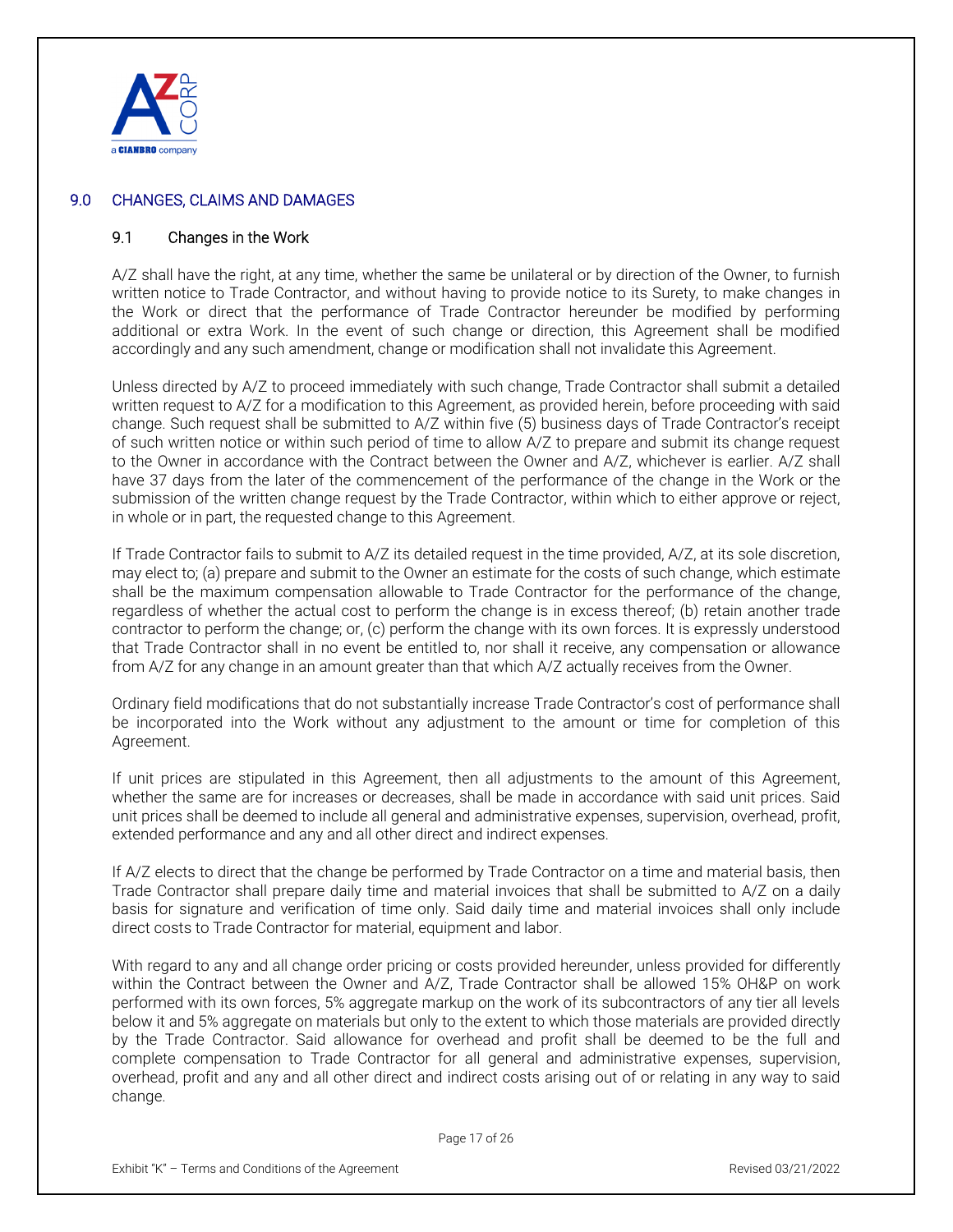

No payment shall be made by A/Z to Trade Contractor for holiday or other non-working time. All changes performed on a time and material basis shall be subject to audit by A/Z and the Owner at any time during the course of the Work or for a period of duration not less than that provided for in the Contract between the Owner and A/Z. If Trade Contractor contends that any direction given by A/Z constitutes a change to this Agreement and A/Z disputes such contention, then, notwithstanding anything to the contrary in this Agreement, Trade Contractor shall immediately comply and proceed with A/Z's direction subject to Trade Contractor's rights under Paragraph 9.2 and Article 10.0 of this Agreement.

# 9.2 Claims

Trade Contractor shall make any and all claims for additional compensation, extensions of time due to acceleration, disruption or inefficiency or other adverse impact to the Work or Trade Contractor's performance of the Work within three (3) business days of the occurrence of the circumstances giving rise to such claim or, at such earlier time if so required by the Contract between the Owner and A/Z. All such claims shall be supported by appropriate and accurate documentation that shall contain sufficient detail to support the claim. If Trade Contractor fails to submit a claim to A/Z as required hereunder, then such claim shall be deemed unconditionally waived and released by Trade Contractor regardless of the presence or absence of any prejudice to A/Z, the Owner or Trade Contractor.

The liability of A/Z to Trade Contractor for any direct or indirect cost, claim, damage or other adverse impact to the Work or to Trade Contractor's performance hereunder that is attributable to the Owner or the Owner's separate contractors or consultants, is limited to Trade Contractor's proportionate share of any actual recovery obtained by A/Z from the Owner, less a proportionate and reasonable share of actual, legal, consulting and administrative fees and expenses incurred by A/Z in handling said claim. Trade Contractor agrees to furnish all documents, statements, witnesses and other information required by A/Z to investigate and present Trade Contractor's claim.

#### 9.3 Owner Damages

If the Owner assesses liquidated or actual damages against A/Z, then A/Z may assess against Trade Contractor the portion of such damages that represent, in the sole reasonable discretion of A/Z, Trade Contractor's share of the responsibility thereof. The amount of said assessment for the Owner's damages shall not exceed the amount assessed against A/Z plus that portion of the total costs and expenses including, without limitation, any attorney fees, consulting fees and expenses A/Z incurs in defense of the Owner's claim for damages. This provision shall be applicable whether or not Trade Contractor actually completes the Work and specifically includes, but is not limited to, abandonment of the Work by Trade Contractor.

#### 10.0 DISPUTES

#### 10.1 Dispute Decision

A/Z shall initially decide all disputes arising under this Agreement and will provide Trade Contractor with written notice of its decision. The decision of A/Z shall be final and conclusive unless Trade Contractor advises A/Z in writing within forty eight (48) hours of receiving the decision of its disagreement with said decision. If Trade Contractor fails to contest the decision within the time allotted and in the manner required in this Paragraph 10.1, then Trade Contractor shall be deemed to have unconditionally waived and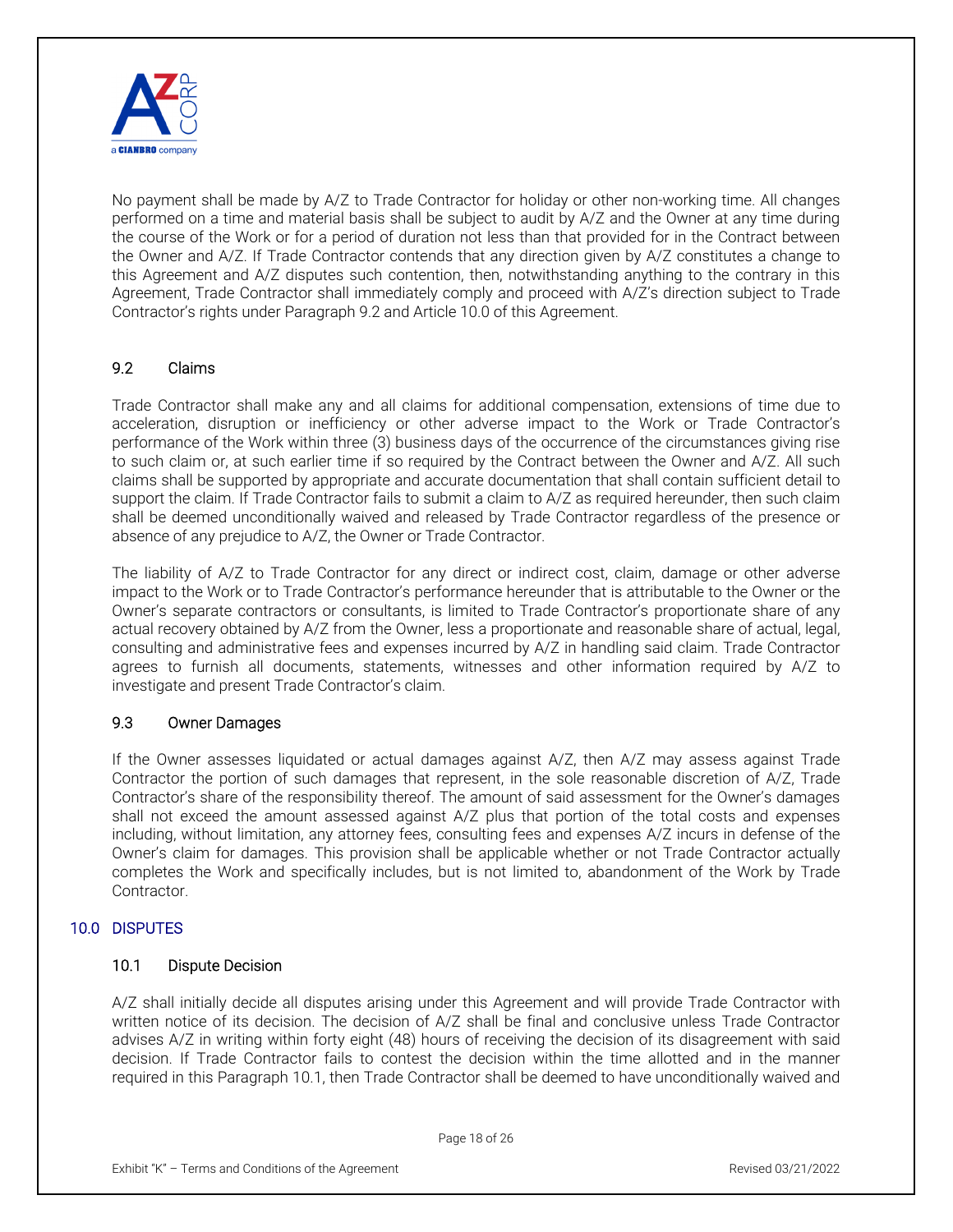

released any right to contest said decision. Decisions properly contested by Trade Contractor shall be resolved in accordance with Paragraph 10.3 hereunder.

## 10.2 Continued Performance

Trade Contractor agrees that its rights in connection with any claim or dispute with A/Z including, without limitation, those related to payment that arise out of or relate to this Agreement, shall be determined as provided herein or elsewhere in this Agreement. Trade Contractor shall not be entitled to suspend or otherwise delay its performance and completion of the Work or interfere with the progress of the Project in any manner based upon any alleged breach by A/Z or the existence of any claim or dispute between the parties, regardless whether said breach, claim or dispute is the subject of any dispute resolution between A/Z and Trade Contractor and shall continue to perform its obligations with regard to the same as directed by A/Z.

#### 10.3 Dispute Resolution

#### 10.3.1 Mediation

 10.3.1.1 Claims, disputes, or other matters in controversy arising out of or related to the Agreement except those waived shall be subject first to good faith negotiation between the Senior Management of both parties for a period of sixty (60) days prior to any mediation, both of which shall be a condition precedent to binding dispute resolution or litigation with-in a Court of competent jurisdiction.

 10.3.1.2 The parties shall endeavor to resolve their Claims by mediation which, unless the parties mutually agree otherwise, shall be administered by the American Arbitration Association in accordance with its Construction Industry Mediation Procedures in effect on the date of the Agreement. A request for mediation shall be made in writing, delivered to the other party to the Agreement, and filed with the person or entity administering the mediation. The request may be made concurrently with the filing of binding dispute resolution proceedings but, in such event, mediation shall proceed in advance of binding dispute resolution proceedings, which shall be stayed pending mediation for a period of 60 days from the date of filing, unless stayed for a longer period by agreement of the parties or court order. If arbitration is stayed pursuant to this Section, the parties may nonetheless proceed to the selection of the arbitrator(s) and agree upon a schedule for later proceedings.

 10.3.1.3 The parties shall share the mediator's fee and any filing fees equally. The mediation shall be held in the place where the Project is located, unless another location is mutually agreed upon. Agreements reached in mediation shall be enforceable as settlement agreements in any court having jurisdiction thereof.

# 10.3.2 Arbitration

 10.3.2.1 If the parties proceed with arbitration as the method for binding dispute resolution, any Claim subject to, but not resolved by mediation, shall be subject to arbitration which, unless the parties mutually agree otherwise, shall be administered by the American Arbitration Association in accordance with its Construction Industry Arbitration Rules in effect on the date of the Agreement. A demand for arbitration shall be made in writing, delivered to the other party to the Agreement, and filed with the person or entity administering the arbitration. The party filing a notice of demand for arbitration must assert in the demand all Claims then known to that party on which arbitration is permitted to be demanded.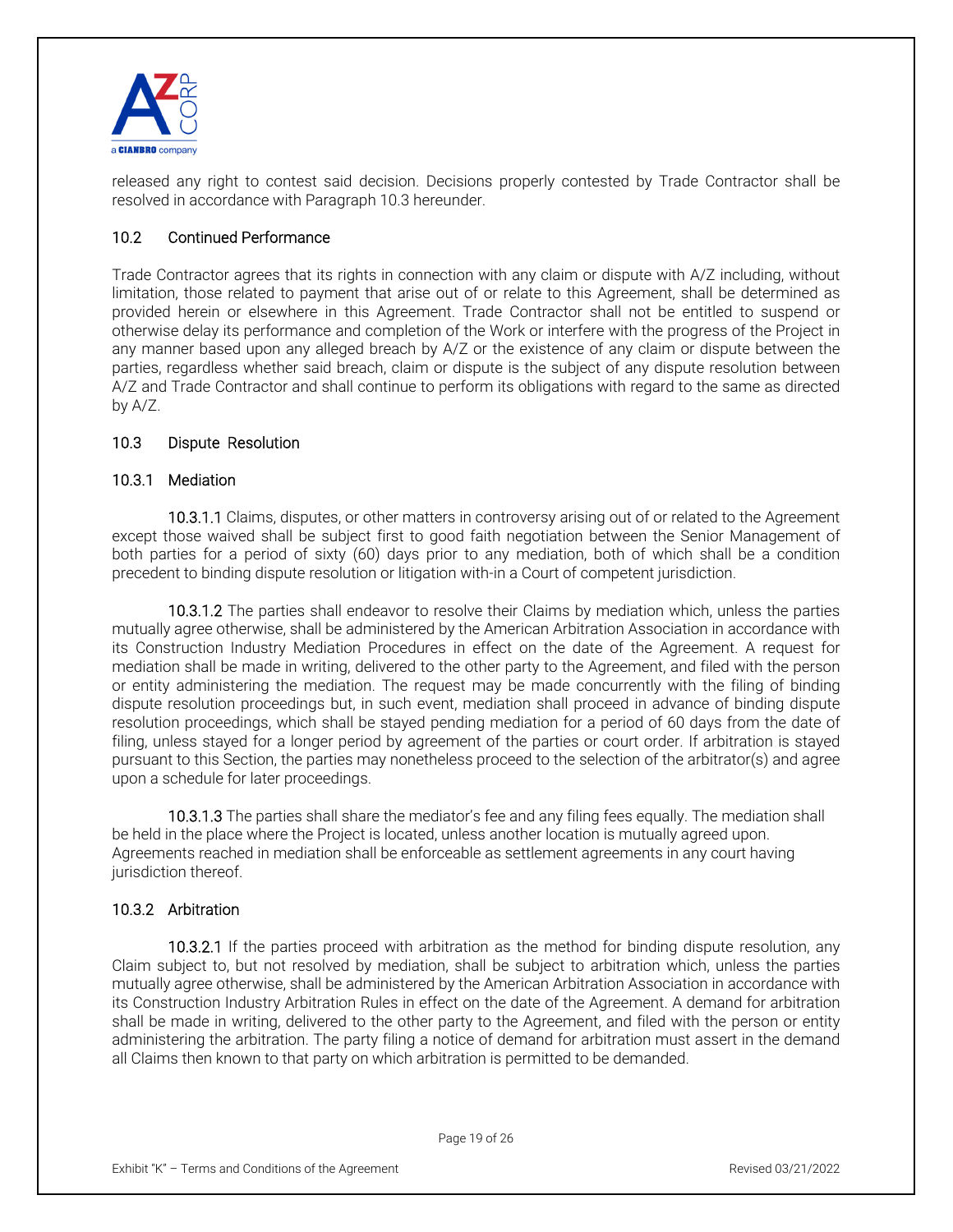

 10.3.2.2 A demand for arbitration shall be made no earlier than concurrently with the filing of a request for mediation, but in no event shall it be made after the date when the institution of legal or equitable proceedings based on the Claim would be barred by the applicable statute of limitations. For statute of limitations purposes, receipt of a written demand for arbitration by the person or entity administering the arbitration shall constitute the institution of legal or equitable proceedings based on the Claim.

 10.3.2.3 The award rendered by the arbitrator or arbitrators shall be final, and judgment may be entered upon it in accordance with applicable law in any court having jurisdiction thereof.

 10.3..2.4 The foregoing agreement to arbitrate and other agreements to arbitrate with an additional person or entity duly consented to by parties to the Agreement shall be specifically enforceable under applicable law in any court having jurisdiction thereof.

#### 10.4 Consolidation or Joinder

10.4.1 Either party, at its sole discretion, may consolidate an arbitration or other binding dispute resolution procedure conducted under this Agreement with any other arbitration to which it is a party provided that (1) the arbitration agreement governing the other arbitration permits consolidation, (2) the arbitrations to be consolidated substantially involve common questions of law or fact, and (3) the arbitrations employ materially similar procedural rules and methods for selecting arbitrator(s).

10.4.2 Either party, at its sole discretion, may include by joinder persons or entities substantially involved in a common question of law or fact whose presence is required if complete relief is to be accorded in arbitration, provided that the party sought to be joined consents in writing to such joinder. Consent to arbitration involving an additional person or entity shall not constitute consent to arbitration of any claim, dispute or other matter in question not described in the written consent.

10.4.3 A/Z and Trade Contractor grant to any person or entity made a party to an arbitration conducted under this Section whether by joinder or consolidation, the same rights of joinder and consolidation as A/Z and Trade Contractor have under this Agreement.

#### 10.5 Award

The award under Arbitration shall be final and judgment may be entered upon it in accordance with applicable law in any Court of competent jurisdiction.

## 11.0 TERMINATION

#### 11.1 Termination for Cause

If Trade Contractor shall at any time: (a) become insolvent or is unable to meet its debts as they mature; (b) admit its inability to meet its debts; (c) institute or have instituted against it under any law relating to bankruptcy, insolvency, reorganization or relief of debtors; (d) refuse or fail to provide sufficient properly skilled workers or proper materials or equipment; (e) fail in any respect to prosecute the Work according to the then current Project Schedule or the terms of this Agreement; (f) fail to follow applicable law or the verbal or written direction of A/Z; (g) cause, by any act or omission, the stoppage or delay of or interference with the work of A/Z, its other trade contractors, the Owner or its separate contractors; (h) submit a false or misleading release, waiver, certification or claim; (i) file a lien against the Project or Project related funds; (j) fail to make payment to any of Trade Contractor's employees, subcontractors, independent contractors or

Page 20 of 26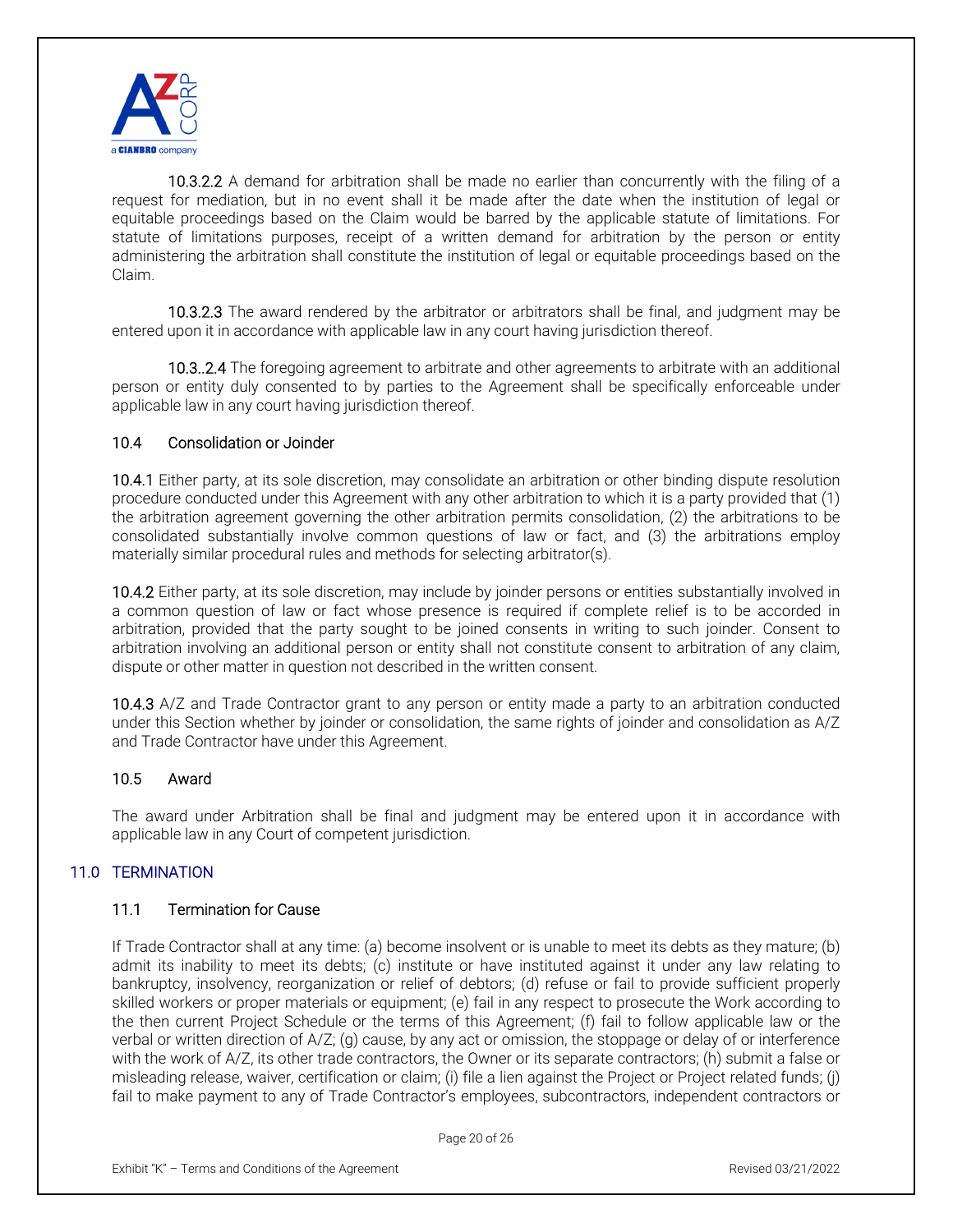

suppliers; (k) abandon the Work; or, (I) otherwise fail to strictly comply with the requirements of this Agreement or directives of A/Z, then, after A/Z has provided Trade Contractor forty eight (48) hour written notice of such condition, unless Trade Contractor shall, to the complete satisfaction of A/Z, either eliminate or undertake diligent efforts to eliminate the condition specified in such notice within said forty eight (48) hour notice period, A/Z may, at its option and discretion and without voiding the other provisions of this Agreement and without notice to Trade Contractor's Surety, take such action as A/Z deems necessary to overcome the condition, including, but not limited to, performing the Work itself or through others, and, in such case, Trade Contractor shall be liable to A/Z for all direct, indirect and consequential costs associated therewith, including, without limitation, attorney and consulting fees and expenses, plus interest thereon at a rate of twelve percent (12%) per annum plus overhead and profit on all such direct, indirect and consequential damages or A/Z may terminate this Agreement for default.

In the event this Agreement is terminated for cause, Trade Contractor shall not be entitled to receive any further payment from A/Z until such time the Work shall be fully completed and accepted and paid for by the Owner. At such time, if the unpaid balance hereunder exceeds the direct, indirect and consequential costs and expenses incurred by A/Z to complete the Work including, without limitation, legal, consulting and administrative fees and expenses and overhead, profit and interest, such excess shall be paid by A/Z to Trade Contractor. If the unpaid balance hereunder at the time of termination is less than such excess costs and expenses incurred by A/Z, then Trade Contractor and its Surety, if any, shall immediately pay A/Z the difference thereof. Any termination for cause of Trade Contractor by A/Z that is subsequently determined to have been in error shall be deemed to have been a termination for convenience under Paragraph 11.2 hereunder and Trade Contractor's sole and exclusive remedy shall be as provided in said Paragraph 11.2.

## 11.2 Termination for Convenience

A/Z shall have the right, upon written notice to Trade Contractor, to terminate this Agreement for its or the Owner's convenience, without cause and without prejudice to any of A/Z's rights or remedies hereunder or at law, when, in A/Z's sole discretion, it determines that it is in its best interest to terminate this Agreement.

Termination hereunder shall be effective in the manner specified within A/Z's written notice and unless directed otherwise by A/Z, Trade Contractor shall: (a) immediately discontinue the performance of the Work; (b) cease placing orders for materials, supplies, equipment and other items; (c) immediately demobilize from the Project site; (d) take all steps necessary, requested and required to preserve and protect the Work in progress; (e) use its best efforts and due diligence to mitigate its costs and expenses associated with its termination hereunder; (f) assign to A/Z, in the manner and to the extent directed by A/Z, any subcontracts, purchase orders, service orders relating to the Work and all of its rights and interests in the terminated portion of the Work; and, (g) take any other action related to termination of the Work that A/Z may direct.

If this Agreement is terminated for convenience, Trade Contractor shall comply with the termination instructions of A/Z and acknowledges, understands and agrees that it shall only be entitled to receive, as its sole exclusive remedy hereunder, payments equivalent to the approved scheduled value of the Work that has been properly completed in a timely manner and has been accepted by A/Z, the Owner and the Architect, up to and including the date of this termination. Trade Contractor shall not be entitled to nor shall claim any loss of anticipated overhead or profit or other cost or damage as a result of termination. Trade Contractor's termination payments hereunder will constitute full and final payment for all of the Work arising out of or related to this Agreement and shall be processed and become due and payable in accordance with the terms and conditions relating to payments contained in this Agreement.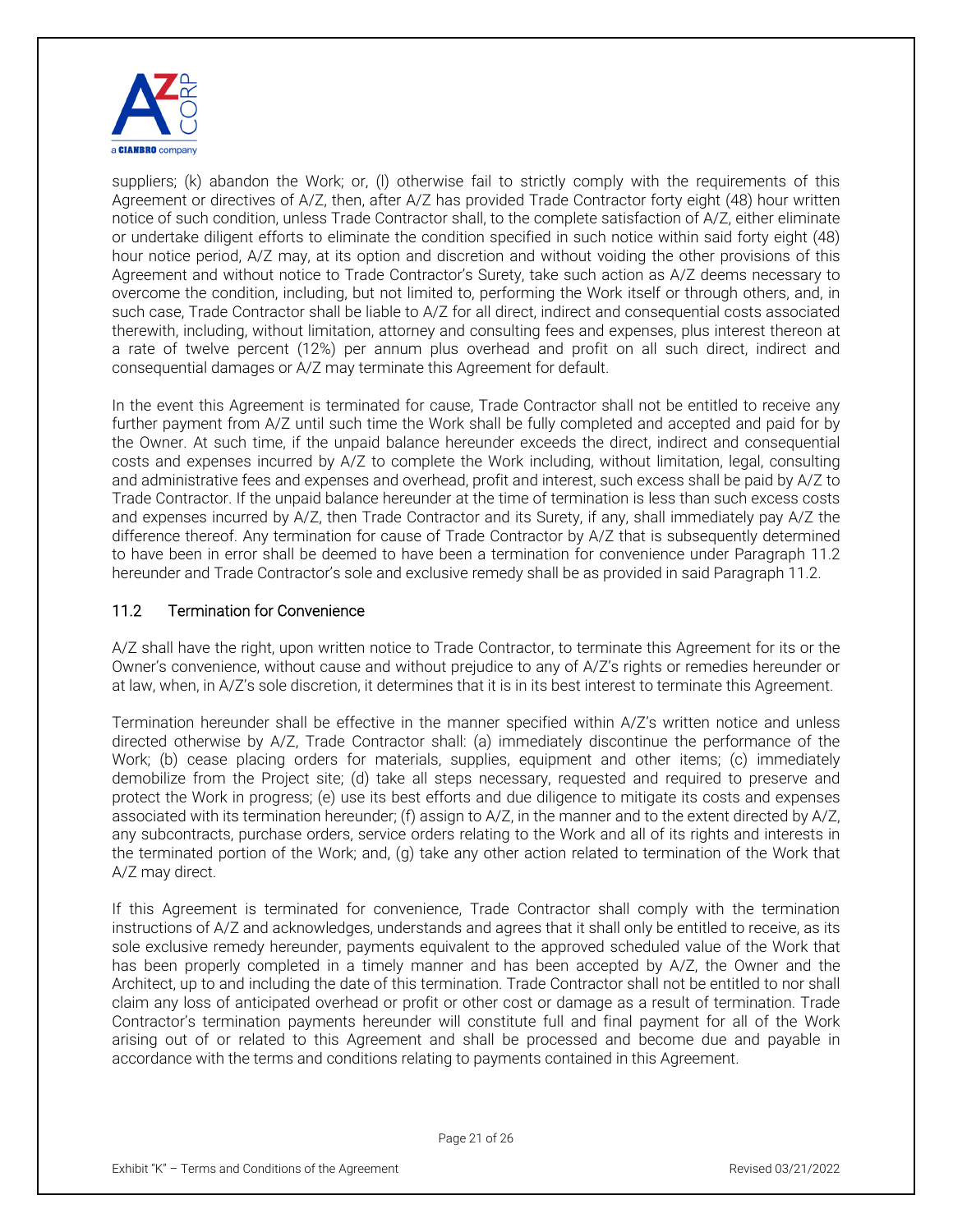

Notwithstanding the foregoing, if A/Z is terminated for convenience by the Owner at or about the time that Trade Contractor is terminated for convenience by A/Z, termination settlement and costs to Trade Contractor shall be as provided in the Contract between the Owner and A/Z and only in an amount proportional to the amount actually received by A/Z from the Owner for the Work. Payment to Trade Contractor hereunder shall be subject to the condition that receipt of such funds by A/Z from the Owner shall be a condition precedent to the obligation of A/Z to pay Trade Contractor. Trade Contractor shall not be entitled to receive an amount in excess of the amount actually received by A/Z from the Owner hereunder on account of the Work regardless of circumstances or the amount of Work performed. Trade Contractor shall not be entitled to any recovery or claim for actual or anticipated profit, under-absorbed or unabsorbed overhead or liquidated or consequential damages in connection with any part of the Work not actually performed or not acceptable to A/Z, the Owner or the Architect.

## 12.0 LIENS AND ENCUMBRANCES

If, at any time, there shall be evidence of any lien or claim for which, if established, A/Z or the Owner might become liable, or which, in any event, could be charged to Trade Contractor, A/Z shall have the right: (a) to require Trade Contractor to have the same discharged by posting a bond with the appropriate authorities within five (5) business days of written notice; or, (b) to retain, out of any payment due or thereafter to become due, an amount to fully indemnify A/Z, its Surety and the Owner against said lien or claim including, without limitation bond premiums and attorneys' fees and to apply the same in such manner as A/Z deems necessary to secure protection and satisfy such liens and claims.

If there is an insufficient unpaid balance under this Agreement to cover said costs and expenses incurred by A/Z and the Owner in discharging such liens and claims, then Trade Contractor and its Surety, if any, shall immediately reimburse A/Z, its Surety and the Owner the difference between the payments due Trade Contractor and said costs and expenses incurred. Nothing in this Agreement shall be construed to create or revive any lien rights in favor of Trade Contractor including, without limitation, the requirement that lien releases be submitted by Trade Contractor whenever the same makes a request for payment hereunder.

#### 13.0 ASSIGNMENT AND SUBCONTRACTS

#### 13.1 Assignment

Trade Contractor acknowledges and agrees that it will not transfer, assign, succeed or delegate all or any part of this Agreement or any payment due hereunder without prior written consent of A/Z. Any assignment, transfer, succession or delegation without such consent shall be of no force or effect with respect to any of the obligations of A/Z hereunder. A/Z shall have the right, upon furnishing written notice to Trade Contractor, to assign this Agreement to the Owner or the Owner's designee, assign or successor.

#### 13.2 Subcontracts

Trade Contractor acknowledges and agrees that all subcontractors, independent contractors and suppliers of any tier shall b subject to the requirements of this Agreement. Trade shall incorporate into each and every subcontract and purchase order it has with any party those provisions required by law, this Agreement or the Contract between the Owner and A/Z to be incorporated therein.

The subletting by Trade Contractor of portions of the Work shall not be deemed to create any contractual relationship between A/Z and Trade Contractor's subcontractors, independent contractors or suppliers. Trade Contractor expressly acknowledges that it is ultimately responsible for the performance and conduct of its subcontractors, independent contractors and suppliers hereunder.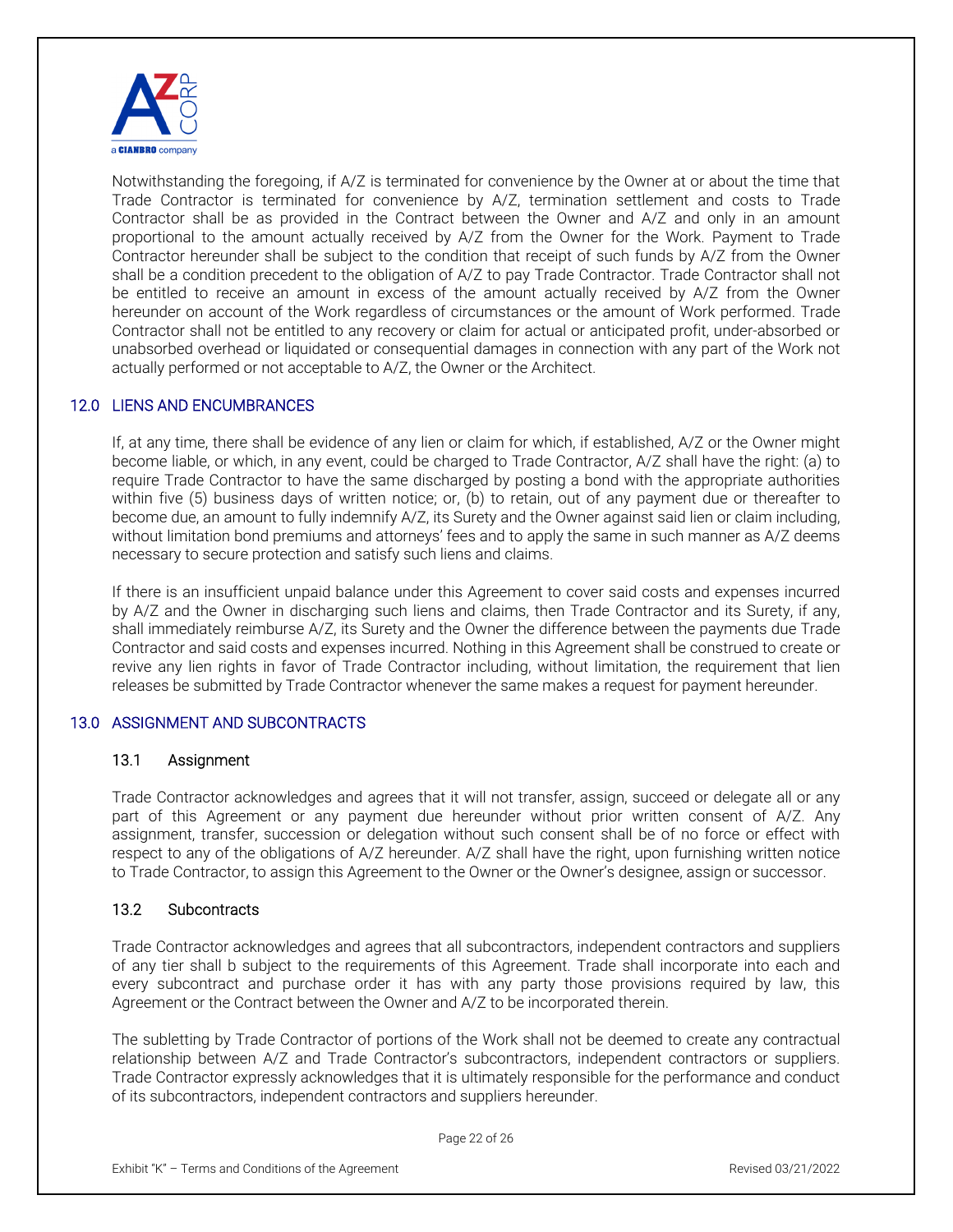

## 14.0 PERFORMANCE AND PAYMENT BONDS

#### 14.1 Performance and Payment Bonds

If so required by this Agreement, Trade Contractor, immediately upon receipt of this Agreement, shall furnish to A/Z separate performance and labor and material payment bonds each in an amount to one hundred percent (100%) of the amount of this Agreement in such form and from a surety acceptable to A/Z. Each bond shall: (a) incorporate this Agreement by reference; (b) provide that the surety be fully bound to all changes and modifications to this Agreement without prior notice thereof; (c) have an A. M. Best rating of A- or better; (d) be listed in the most current Federal Register listing of approved surety companies; and, (e) be authorized to conduct business and issue bonds in the state where the Project is located. Trade Contractor's failure to deliver satisfactory bonds within ten (10) business days after receipt of this Agreement shall be deemed a material breach of this Agreement.

#### 14.2 Work Not to Commence

If bonds are required of Trade Contractor hereunder, Trade Contractor shall not commence performance of the Work before it has furnished the required performance and labor and material payment bonds to A/Z. If Trade Contractor commences performance of the Work prior to furnishing the required bonds to A/Z, then Trade Contractor shall be deemed to have commenced the Work at its own risk and it shall not be entitled to payment until such time the required bonds are furnished to A/Z. Trade Contractor acknowledges and agrees that the furnishing of said bonds to A/Z is a condition precedent to the obligation of A/Z to pay Trade for the Work performed.

#### 15.0 INDEMNITY AND INSURANCE

#### 15.1 Indemnity

To the fullest extent permitted by law, Trade Contractor shall indemnify, defend and hold harmless A/Z, its Surety, and other trade contractors, the Owner and its separate contractors, the Architect and all of their respective affiliates, parents, subsidiaries, officers, directors, agents, employees and representatives from and against all claims, demands, causes of action of whatever nature, damages, losses and expenses, including but not limited to attorneys' fees, arising out of or relating in any way to the performance or lack of performance of Trade Contractor including, without limitation, any such claim, demand, cause of action of whatever nature, damage, loss or expense arising out of or relating to the actual or alleged: (a) infringement of any patent, trademark, copyright or other intellectual property or proprietary right; (b) bodily or personal injury, sickness, disease or death or to damage to or destruction of any property including the loss of use therefrom; (c) any breach of this Agreement by Trade Contractor; (d) any failure of the Work to comply with the requirements of this Agreement; (e) harm or damage attributed to any hazardous or toxic material, waste or substance, pollution or contamination brought to or generated on the Project site or used, handled, transported, stored, removed, remediated, disturbed or disposed of by Trade Contractor or its subcontractors, independent contractors and suppliers; or, (f) to the extent any such claim, cause of action of whatever nature, damage, loss or expense is caused or alleged to be caused in whole or in part by any negligent, willful or intentional act or omission of Trade Contractor or anyone directly or indirectly employed by Trade Contractor or anyone else for whose actions Trade Contractor may be liable, including without limitation, its subcontractors, independent contractors and suppliers of any tier, regardless of whether such claim, demand, damage, loss or expense is caused in part by a party indemnified hereunder.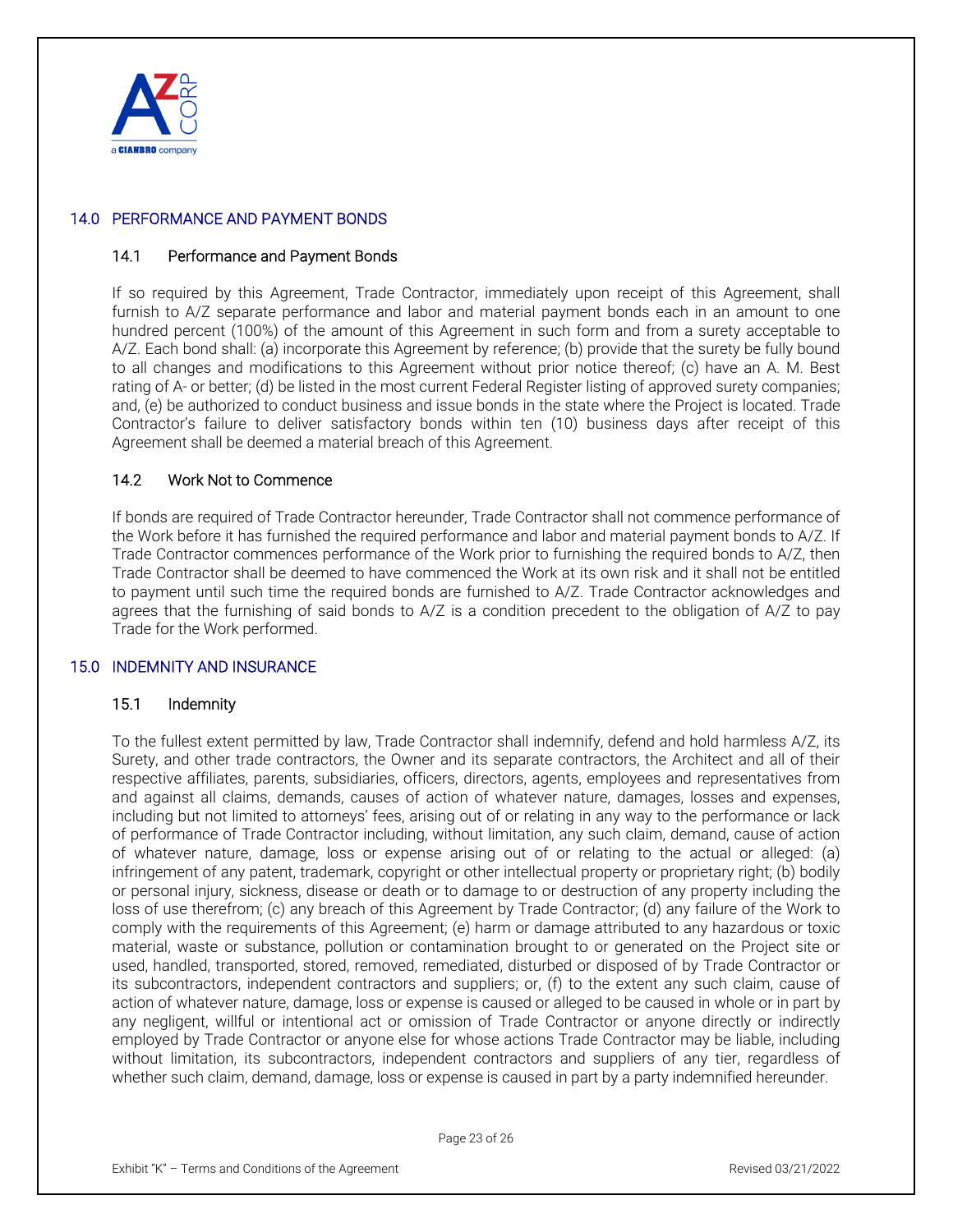

Trade Contractor's obligations hereunder shall not be construed to negate, abridge or otherwise reduce any other right or obligation of indemnity that would otherwise exist as to any party or person described in this Article 15.0. The obligations of Trade Contractor and its Surety, if any, hereunder shall survive termination of this Agreement.

## 15.2 Insurance

Prior to commencing the Work, Trade Contractor shall procure and maintain at its own expense, until completion and final acceptance of the Project and including such period of warranty or guaranty stipulated in this Agreement or the Contract between the Owner and A/Z, insurance coverages with minimum limits as set forth below or as provided in the Contract between the Owner and A/Z, whichever are greater. The insurance shall be provided by insurance companies with an A. M. Best rating of A-, FSC VII or better and authorized to do business in the state where the Project is located. It is the responsibility of Trade Contractor to require its subcontractors and independent contractors to procure and maintain the same insurance required of Trade Contractor including the requirement of naming the Owner and A/Z as additional insureds.

Certificates evidencing such insurance shall: (a) name the Owner and A/Z as additional insureds for ongoing and completed operations; (b) reference the Project name; (c) provide thirty (30) days prior written notice to A/Z of non-renewal, material change or cancellation; (d) be primary and non-contributory; and, (e) waive rights of subrogation of the insurers thereon against A/Z, the Owner and their respective assigns, subsidiaries, affiliates, employees, agents, representatives, insurers and underwriters. Additional insured endorsements shall provide the additional insureds with coverage as broad as the coverage afforded Trade Contractor. Trade Contractor agrees that all deductibles and self insured retentions, including claim handling and legal expenses, are the sole responsibility of Trade Contractor.

Commercial General Liability Insurance shall: (a) cover liability arising from premises, operations, independent contractors, products and completed operations and personal and advertising injury; and, (b) be written on an occurrence basis, per project, per location. Excess Liability Insurance shall be written on an occurrence basis, Automobile Liability Insurance shall include coverage for liability arising from owned, leased, hired and non-owned vehicles and Workers' Compensation Insurance shall be maintained in accordance with applicable statutes.

The minimum limits listed below are for reference purposes only:

| Type of Insurance                   | Minimum Limits                                                                                                                                                                                                                    |
|-------------------------------------|-----------------------------------------------------------------------------------------------------------------------------------------------------------------------------------------------------------------------------------|
| <b>Commercial General Liability</b> | Bodily Injury and Property Damage<br>\$1,000,000.00 each occurrence<br>\$1,000,000.00 products and completed operations<br>\$2,000,000.00 general aggregate per project<br>\$1,000,000.00 personal & advertising injury aggregate |
| Automobile Liability                | Bodily Injury<br>\$1,000,000.00 per person<br>\$1,000,000.00 per accident<br><b>Property Damage</b><br>\$1,000,000.00 per accident                                                                                                |
| <b>Excess Liability</b>             | \$5,000,000.00 per occurrence                                                                                                                                                                                                     |
|                                     | Page 24 of 26                                                                                                                                                                                                                     |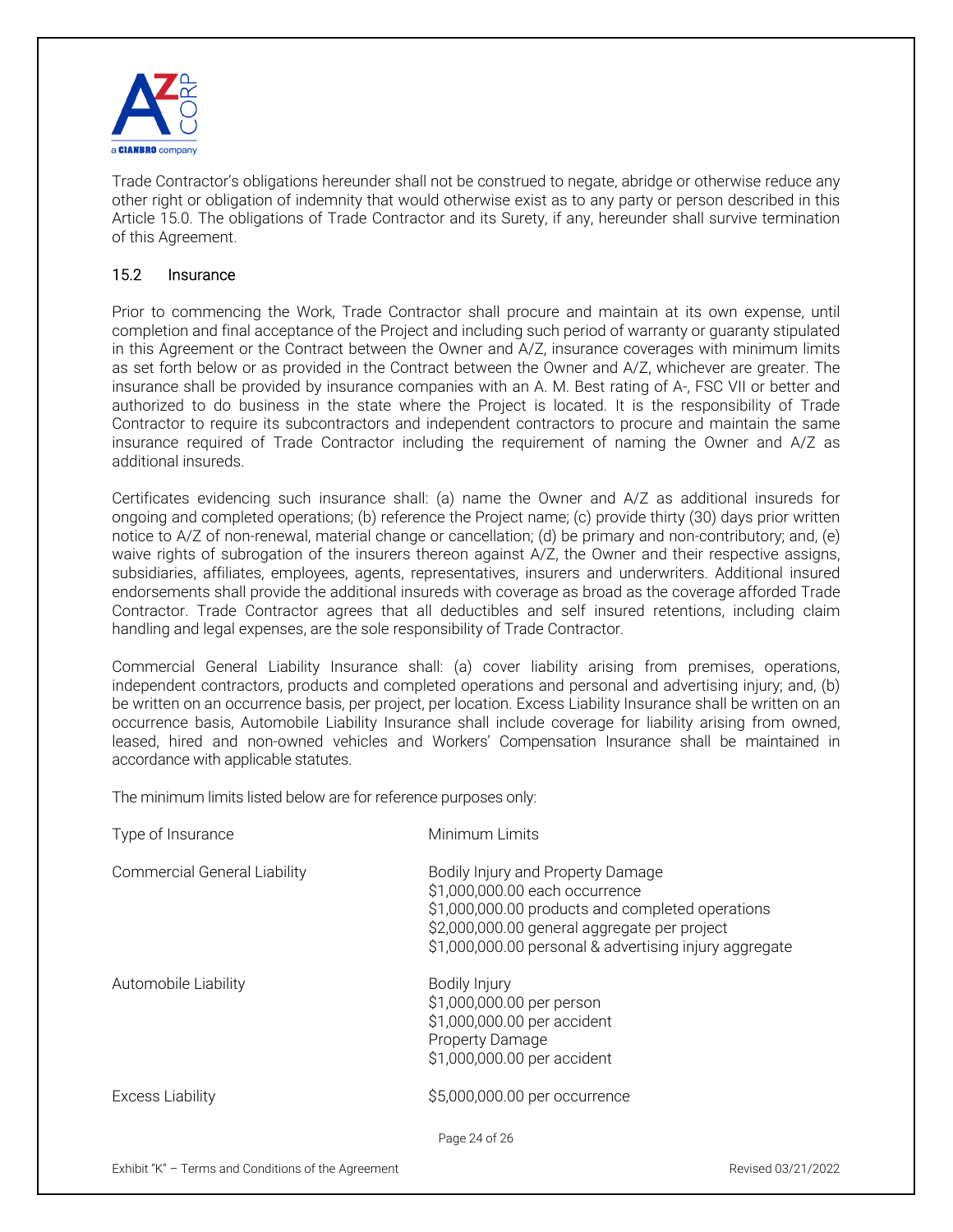

\$5,000,000.00 aggregate

Type of Insurance Minimum Limits

Workers' Compensation Statutory

Employer's Liability  $$1,000,000.00$  each accident \$1,000,000.00 disease each employee \$1,000,000.00 disease policy limit

# 16.0 GUARANTY AND WARRANTY

## 16.1 Scope

Trade Contractor warrants and guarantees: (a) the Work shall be free from defects in workmanship, material and equipment; (b) that all products used in connection with the Work shall be new unless otherwise specified; (c) the Work shall be performed in a good and workmanlike manner; and, (d) the Work shall be in strict conformance with the requirements of this Agreement and all other Contract Documents. Any portion of the Work that does not conform to these requirements including substitutions not properly approved and authorized may be considered defective.

If, during the warranty and guaranty period defined in Paragraph 16.2, any portion of the Work is found to be defective or deficient in material or workmanship or not in conformance with the requirements of this Agreement and all other Contract Documents, Trade Contractor shall, after receipt of written notice from the Owner or A/Z, and at no cost to the Owner or A/Z, promptly repair, change, modify, correct or re-perform such defective or deficient Work so that the same conform in every particular to the requirements of this Agreement and all other Contract Documents. If the defect or deficiency cannot be corrected to conform in every particular to the requirements of this Agreement and all other Contract Documents, then Trade Contractor shall replace the Work at no cost to the Owner or A/Z. The repair, other corrective action or replacement of such defective or deficient Work shall carry the same warranty and guaranty as the original installation beginning from the completion of such repair, other corrective action or replacement.

If A/Z deems it to be in the best interest of the Owner and A/Z, or inexpedient for Trade Contractor to correct such defects or deficiencies, A/Z may make a deduction from the amount of this Agreement in lieu of such corrective action or replacement.

This warranty and guaranty shall be in addition to, and not a limitation of, any other warranty, guaranty or remedy required by this Agreement, other Contract Documents or implied by law.

#### 16.2 Term

Trade Contractor warrants and guarantees the Work for the same period as A/Z warrants and guarantees its work to the Owner under the provisions of the Contract between the Owner and A/Z. If the Contract between the Owner and A/Z does not state a specific warranty and guaranty period, then Trade Contractor shall warrant and guaranty the Work for a period of one (1) year from the date of final acceptance of the Project by the Owner, or such other longer period of time as may be specified in the Contract Documents or such other time in the case of equipment, machinery, materials and components based warrantees and guarantees provided by the manufacturer, whichever is later. In no event shall any warranty or guaranty be for a period less than one (1) year. Nothing herein shall be construed to limit the time for commencing an action against Trade Contractor for any breaches of this Agreement including latent defects that may exist in the Work.